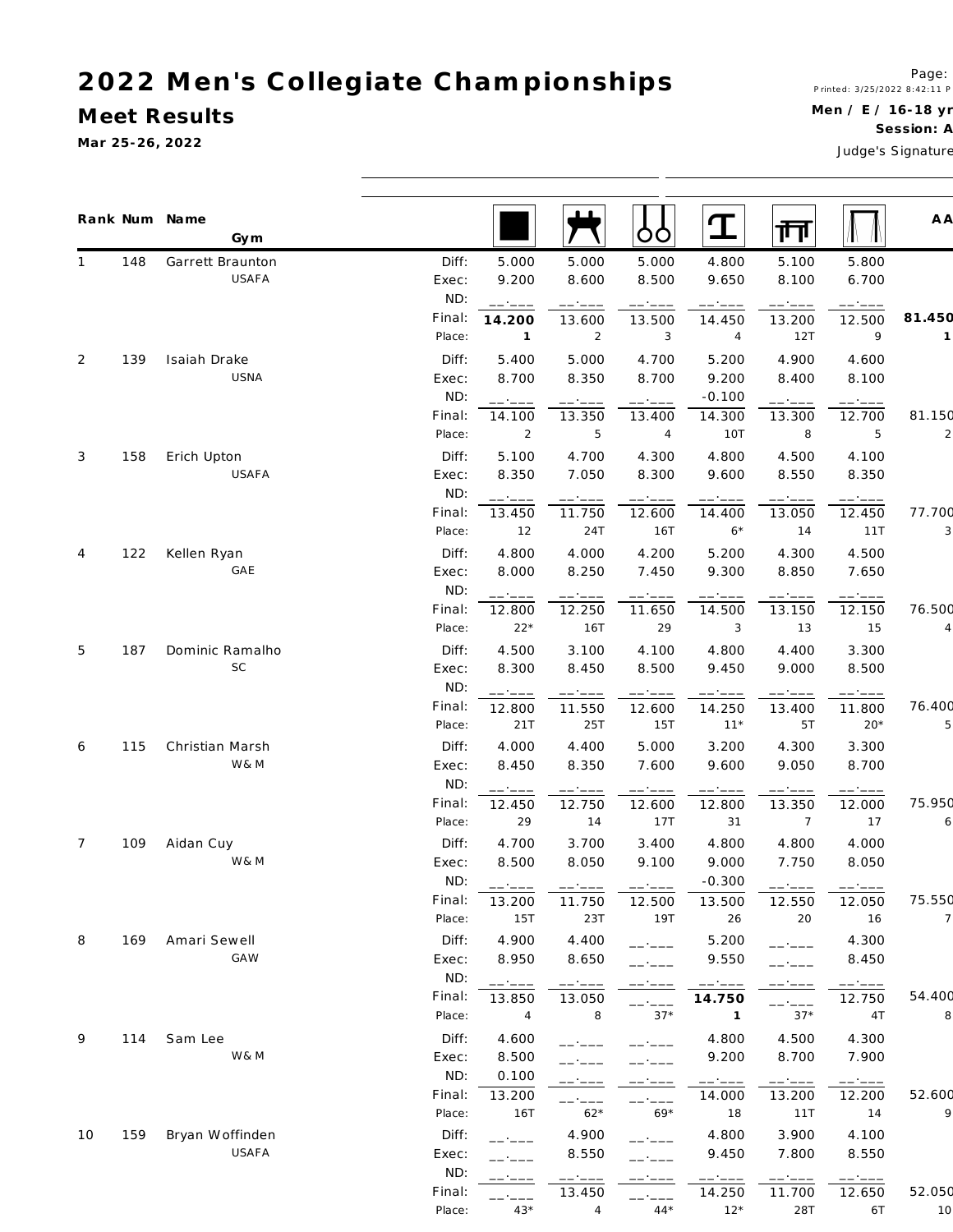**M eet Results**

**Ma r 25-26, 2022**

Page: P rin te d : 3/25/2022 8:42:11 P Men / E / 16-18 yr Session: A

|    |     | Rank Num Name<br>Gym    |        |                                                                                                                                                                                                                                                                                                                                                                                                                                                                                              |                   | OO              | $\mathbf T$      | गि                                                                                                                                                                                                                                                                                                                                                                                                                                                                                   |                  | A A    |
|----|-----|-------------------------|--------|----------------------------------------------------------------------------------------------------------------------------------------------------------------------------------------------------------------------------------------------------------------------------------------------------------------------------------------------------------------------------------------------------------------------------------------------------------------------------------------------|-------------------|-----------------|------------------|--------------------------------------------------------------------------------------------------------------------------------------------------------------------------------------------------------------------------------------------------------------------------------------------------------------------------------------------------------------------------------------------------------------------------------------------------------------------------------------|------------------|--------|
| 11 | 136 | Syam Buradagunta        | Diff:  | 5.600                                                                                                                                                                                                                                                                                                                                                                                                                                                                                        | 4.300             | ------          | 4.800            | ------                                                                                                                                                                                                                                                                                                                                                                                                                                                                               | 4.500            |        |
|    |     | USNA                    | Exec:  | 8.450                                                                                                                                                                                                                                                                                                                                                                                                                                                                                        | 7.200             | -- ----         | 9.150            | ------                                                                                                                                                                                                                                                                                                                                                                                                                                                                               | 7.950            |        |
|    |     |                         | ND:    | ------                                                                                                                                                                                                                                                                                                                                                                                                                                                                                       | ------            |                 | ------           | -- ----                                                                                                                                                                                                                                                                                                                                                                                                                                                                              | ------           |        |
|    |     |                         | Final: | 14.050                                                                                                                                                                                                                                                                                                                                                                                                                                                                                       | 11.500            | -- ----         | 13.950           | ------                                                                                                                                                                                                                                                                                                                                                                                                                                                                               | 12.450           | 51.950 |
|    |     |                         | Place: | 3                                                                                                                                                                                                                                                                                                                                                                                                                                                                                            | 27T               | $89*$           | $21*$            | $84*$                                                                                                                                                                                                                                                                                                                                                                                                                                                                                | 12T              | $11$   |
| 12 | 160 | Oliver Zavel            | Diff:  | $-$ - $ -$                                                                                                                                                                                                                                                                                                                                                                                                                                                                                   | 4.800             | 4.500           | - - - - -        | 5.000                                                                                                                                                                                                                                                                                                                                                                                                                                                                                | 4.900            |        |
|    |     | USAFA                   | Exec:  |                                                                                                                                                                                                                                                                                                                                                                                                                                                                                              | 6.700             | 8.500           | - - - - -        | 8.700                                                                                                                                                                                                                                                                                                                                                                                                                                                                                | 8.000            |        |
|    |     |                         | ND:    | - ----                                                                                                                                                                                                                                                                                                                                                                                                                                                                                       | $--- \cdot --- -$ | $--- - - - -$   |                  | ------                                                                                                                                                                                                                                                                                                                                                                                                                                                                               | $--- - - - -$    |        |
|    |     |                         | Final: |                                                                                                                                                                                                                                                                                                                                                                                                                                                                                              | 11.500            | 13.000          | ------           | 13.700                                                                                                                                                                                                                                                                                                                                                                                                                                                                               | 12.900           | 51.100 |
|    |     |                         | Place: | $46*$                                                                                                                                                                                                                                                                                                                                                                                                                                                                                        | 28T               | 10T             | $39*$            | 3T                                                                                                                                                                                                                                                                                                                                                                                                                                                                                   | $\mathbf{1}$     | 12     |
| 13 | 103 | Oscar Hemmert           | Diff:  |                                                                                                                                                                                                                                                                                                                                                                                                                                                                                              |                   | 4.100           | 4.800            | 3.600                                                                                                                                                                                                                                                                                                                                                                                                                                                                                | 4.000            |        |
|    |     | <b>GAW</b>              | Exec:  |                                                                                                                                                                                                                                                                                                                                                                                                                                                                                              |                   | 8.200           | 9.450            | 8.200                                                                                                                                                                                                                                                                                                                                                                                                                                                                                | 8.400            |        |
|    |     |                         | ND:    |                                                                                                                                                                                                                                                                                                                                                                                                                                                                                              |                   | ------          | $-0.100$         | ------                                                                                                                                                                                                                                                                                                                                                                                                                                                                               | ------           |        |
|    |     |                         | Final: |                                                                                                                                                                                                                                                                                                                                                                                                                                                                                              |                   | 12.300          | 14.150           | 11.800                                                                                                                                                                                                                                                                                                                                                                                                                                                                               | 12.400           | 50.650 |
|    |     |                         | Place: | $72*$                                                                                                                                                                                                                                                                                                                                                                                                                                                                                        | $70*$             | 23              | 14               | 27                                                                                                                                                                                                                                                                                                                                                                                                                                                                                   | 13               | 13     |
| 14 | 145 | Joshua Williams         | Diff:  | 5.400                                                                                                                                                                                                                                                                                                                                                                                                                                                                                        |                   | 5.200           | 4.900            |                                                                                                                                                                                                                                                                                                                                                                                                                                                                                      |                  |        |
|    |     | USNA                    | Exec:  | 8.200                                                                                                                                                                                                                                                                                                                                                                                                                                                                                        |                   | 8.500           | 9.500            |                                                                                                                                                                                                                                                                                                                                                                                                                                                                                      |                  |        |
|    |     |                         | ND:    | ------                                                                                                                                                                                                                                                                                                                                                                                                                                                                                       |                   | ------          | $-0.100$         |                                                                                                                                                                                                                                                                                                                                                                                                                                                                                      |                  |        |
|    |     |                         | Final: | 13.600                                                                                                                                                                                                                                                                                                                                                                                                                                                                                       | ------            | 13.700          | 14.300           | ------                                                                                                                                                                                                                                                                                                                                                                                                                                                                               | ------           | 41.600 |
|    |     |                         | Place: | 9 T                                                                                                                                                                                                                                                                                                                                                                                                                                                                                          | $82*$             | $\overline{2}$  | 9T               | $83*$                                                                                                                                                                                                                                                                                                                                                                                                                                                                                | $80*$            | 14     |
| 15 | 121 | Yaroslav Owens-Pochinka | Diff:  | 4.400                                                                                                                                                                                                                                                                                                                                                                                                                                                                                        |                   | 5.000           | 5.200            |                                                                                                                                                                                                                                                                                                                                                                                                                                                                                      |                  |        |
|    |     | GAE                     | Exec:  | 8.350                                                                                                                                                                                                                                                                                                                                                                                                                                                                                        |                   | 8.150           | 8.450            |                                                                                                                                                                                                                                                                                                                                                                                                                                                                                      |                  |        |
|    |     |                         | ND:    | $\begin{tabular}{ll} \multicolumn{2}{c} {\textbf{1}} & \multicolumn{2}{c} {\textbf{2}} & \multicolumn{2}{c} {\textbf{3}} & \multicolumn{2}{c} {\textbf{4}} & \multicolumn{2}{c} {\textbf{5}} & \multicolumn{2}{c} {\textbf{6}} & \multicolumn{2}{c} {\textbf{7}} & \multicolumn{2}{c} {\textbf{8}} & \multicolumn{2}{c} {\textbf{9}} & \multicolumn{2}{c} {\textbf{1}} & \multicolumn{2}{c} {\textbf{1}} & \multicolumn{2}{c} {\textbf{1}} & \multicolumn{2}{c} {\textbf{1}} & \multicolumn$ | ------            | ------          | ------           | ------                                                                                                                                                                                                                                                                                                                                                                                                                                                                               | ------           |        |
|    |     |                         | Final: | 12.750                                                                                                                                                                                                                                                                                                                                                                                                                                                                                       | ------            | 13.150          | 13.650           |                                                                                                                                                                                                                                                                                                                                                                                                                                                                                      |                  | 39.550 |
|    |     |                         | Place: | 24                                                                                                                                                                                                                                                                                                                                                                                                                                                                                           | $66*$             | 6T              | $24*$            | ------<br>$62*$                                                                                                                                                                                                                                                                                                                                                                                                                                                                      | ------<br>$67*$  | 15     |
| 16 | 116 | Zachary Patrick         | Diff:  |                                                                                                                                                                                                                                                                                                                                                                                                                                                                                              |                   | 4.200           | 4.400            | 4.000                                                                                                                                                                                                                                                                                                                                                                                                                                                                                | -----            |        |
|    |     | W&M                     | Exec:  |                                                                                                                                                                                                                                                                                                                                                                                                                                                                                              | -- ----           | 8.850           | 9.550            | 8.200                                                                                                                                                                                                                                                                                                                                                                                                                                                                                | -- ----          |        |
|    |     |                         | ND:    | ------                                                                                                                                                                                                                                                                                                                                                                                                                                                                                       | -- '---           | ------          | ------           | ------                                                                                                                                                                                                                                                                                                                                                                                                                                                                               | ------           |        |
|    |     |                         | Final: |                                                                                                                                                                                                                                                                                                                                                                                                                                                                                              |                   | 13.050          | 13.950           | 12.200                                                                                                                                                                                                                                                                                                                                                                                                                                                                               | ------           | 39.200 |
|    |     |                         | Place: | $69*$                                                                                                                                                                                                                                                                                                                                                                                                                                                                                        | $65*$             | 9               | 19T              | 24                                                                                                                                                                                                                                                                                                                                                                                                                                                                                   | $64*$            | 16     |
| 17 | 170 | Ray Bridges             | Diff:  |                                                                                                                                                                                                                                                                                                                                                                                                                                                                                              |                   |                 | 4.800            | 4.400                                                                                                                                                                                                                                                                                                                                                                                                                                                                                | 3.700            |        |
|    |     | SC                      | Exec:  |                                                                                                                                                                                                                                                                                                                                                                                                                                                                                              |                   |                 | 9.250            | 8.800                                                                                                                                                                                                                                                                                                                                                                                                                                                                                | 8.200            |        |
|    |     |                         | ND:    | ------                                                                                                                                                                                                                                                                                                                                                                                                                                                                                       |                   |                 |                  |                                                                                                                                                                                                                                                                                                                                                                                                                                                                                      |                  |        |
|    |     |                         | Final: |                                                                                                                                                                                                                                                                                                                                                                                                                                                                                              |                   |                 | ------<br>14.050 | 13.200                                                                                                                                                                                                                                                                                                                                                                                                                                                                               | 11.900           | 39.150 |
|    |     |                         | Place: | $38*$                                                                                                                                                                                                                                                                                                                                                                                                                                                                                        | $37*$             | ------<br>$36*$ | 17               | $9*$                                                                                                                                                                                                                                                                                                                                                                                                                                                                                 | 18               | 17     |
| 18 | 104 | Andrew Layman           | Diff:  | $  -$                                                                                                                                                                                                                                                                                                                                                                                                                                                                                        |                   | 3.700           | 5.200            | 4.100                                                                                                                                                                                                                                                                                                                                                                                                                                                                                |                  |        |
|    |     | GAW                     | Exec:  |                                                                                                                                                                                                                                                                                                                                                                                                                                                                                              |                   | 8.550           | 9.400            | 7.600                                                                                                                                                                                                                                                                                                                                                                                                                                                                                | -----<br>------  |        |
|    |     |                         | ND:    |                                                                                                                                                                                                                                                                                                                                                                                                                                                                                              | -- ----           | ------          |                  | $\begin{tabular}{cccccc} \multicolumn{2}{c}{} & \multicolumn{2}{c}{} & \multicolumn{2}{c}{} & \multicolumn{2}{c}{} & \multicolumn{2}{c}{} & \multicolumn{2}{c}{} & \multicolumn{2}{c}{} & \multicolumn{2}{c}{} & \multicolumn{2}{c}{} & \multicolumn{2}{c}{} & \multicolumn{2}{c}{} & \multicolumn{2}{c}{} & \multicolumn{2}{c}{} & \multicolumn{2}{c}{} & \multicolumn{2}{c}{} & \multicolumn{2}{c}{} & \multicolumn{2}{c}{} & \multicolumn{2}{c}{} & \multicolumn{2}{c}{} & \mult$ | ------           |        |
|    |     |                         | Final: |                                                                                                                                                                                                                                                                                                                                                                                                                                                                                              |                   | 12.250          | ------<br>14.600 | 11.700                                                                                                                                                                                                                                                                                                                                                                                                                                                                               |                  | 38.550 |
|    |     |                         | Place: | $   -$<br>$71*$                                                                                                                                                                                                                                                                                                                                                                                                                                                                              | ------<br>$73*$   | 24              | $\overline{2}$   | 29T                                                                                                                                                                                                                                                                                                                                                                                                                                                                                  | ------<br>$70*$  | 18     |
| 19 | 111 | William Harrington      | Diff:  | 4.400                                                                                                                                                                                                                                                                                                                                                                                                                                                                                        |                   |                 | 4.000            |                                                                                                                                                                                                                                                                                                                                                                                                                                                                                      | 4.100            |        |
|    |     | W& M                    | Exec:  | 8.900                                                                                                                                                                                                                                                                                                                                                                                                                                                                                        |                   |                 | 9.250            | - ----                                                                                                                                                                                                                                                                                                                                                                                                                                                                               | 7.300            |        |
|    |     |                         | ND:    |                                                                                                                                                                                                                                                                                                                                                                                                                                                                                              |                   |                 |                  | - - - - -                                                                                                                                                                                                                                                                                                                                                                                                                                                                            |                  |        |
|    |     |                         | Final: | 13.300                                                                                                                                                                                                                                                                                                                                                                                                                                                                                       |                   |                 | ------<br>13.250 |                                                                                                                                                                                                                                                                                                                                                                                                                                                                                      | 11.400           | 37.950 |
|    |     |                         | Place: | 13T                                                                                                                                                                                                                                                                                                                                                                                                                                                                                          | -- ----<br>$69*$  | ------<br>$75*$ | 30               | ------<br>$75*$                                                                                                                                                                                                                                                                                                                                                                                                                                                                      | 26               | 19     |
| 20 | 132 | Jacob Biller            | Diff:  | 4.400                                                                                                                                                                                                                                                                                                                                                                                                                                                                                        |                   |                 | 4.100            |                                                                                                                                                                                                                                                                                                                                                                                                                                                                                      | 3.400            |        |
|    |     | GAE                     | Exec:  | 8.500                                                                                                                                                                                                                                                                                                                                                                                                                                                                                        |                   |                 | 9.750            | $\cdot$ - - -                                                                                                                                                                                                                                                                                                                                                                                                                                                                        | 7.750            |        |
|    |     |                         | ND:    |                                                                                                                                                                                                                                                                                                                                                                                                                                                                                              |                   |                 |                  |                                                                                                                                                                                                                                                                                                                                                                                                                                                                                      |                  |        |
|    |     |                         | Final: | ------<br>12.900                                                                                                                                                                                                                                                                                                                                                                                                                                                                             |                   |                 | ------<br>13.850 |                                                                                                                                                                                                                                                                                                                                                                                                                                                                                      | ------<br>11.150 | 37.900 |
|    |     |                         |        |                                                                                                                                                                                                                                                                                                                                                                                                                                                                                              |                   |                 |                  |                                                                                                                                                                                                                                                                                                                                                                                                                                                                                      |                  |        |

Place: 19T 90\* 91\* 22T 88\* 27 20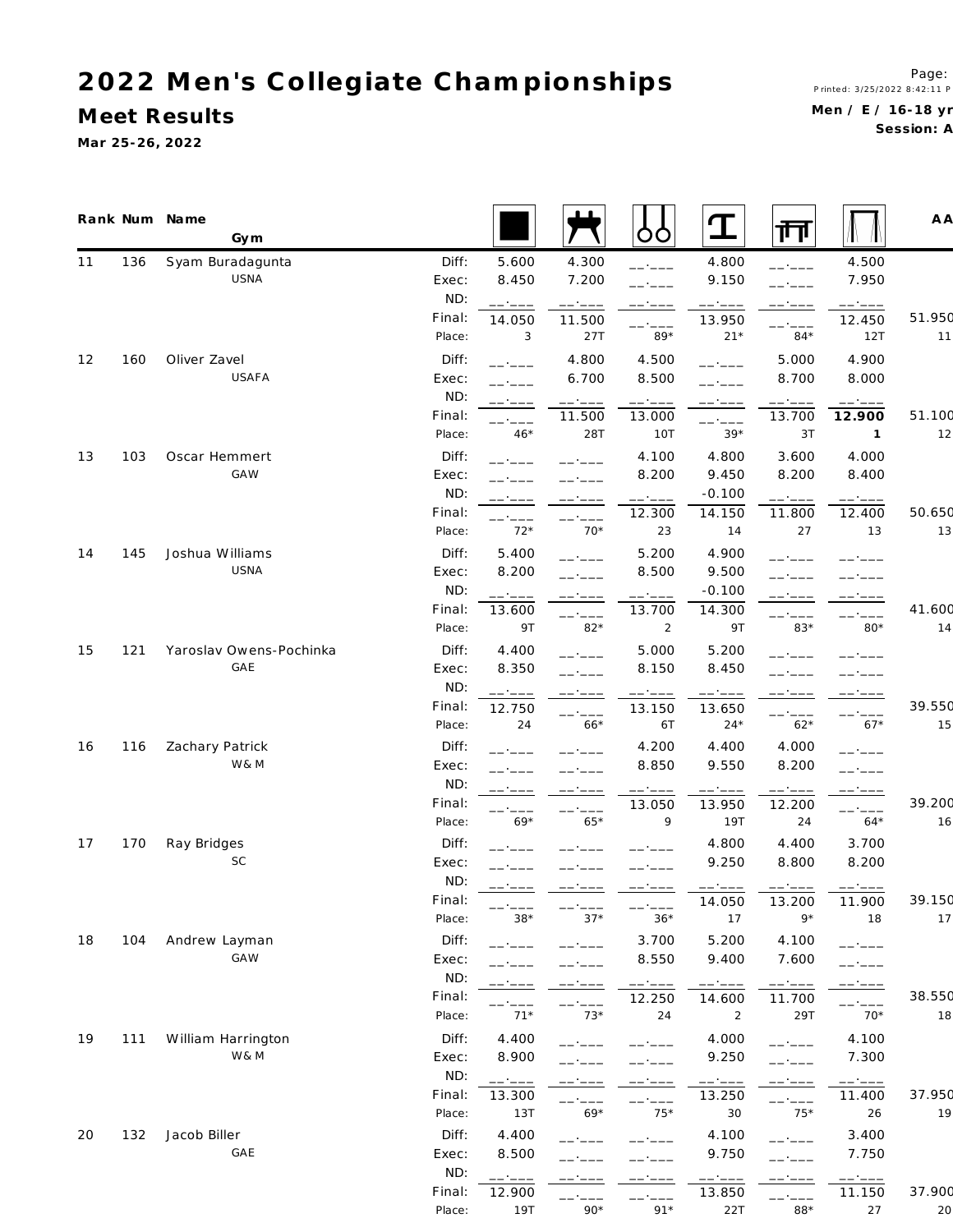**M eet Results**

**Ma r 25-26, 2022**

|    |     | Rank Num Name<br>Gym |        |                                                                                                                                                                                                                                                                                                                                                                                                                                                                                              |                                                                                                                                                                                                                                                                                                                                                                                                                                                                                      | Ő                | I                       | गंग                    |                 | A A    |
|----|-----|----------------------|--------|----------------------------------------------------------------------------------------------------------------------------------------------------------------------------------------------------------------------------------------------------------------------------------------------------------------------------------------------------------------------------------------------------------------------------------------------------------------------------------------------|--------------------------------------------------------------------------------------------------------------------------------------------------------------------------------------------------------------------------------------------------------------------------------------------------------------------------------------------------------------------------------------------------------------------------------------------------------------------------------------|------------------|-------------------------|------------------------|-----------------|--------|
| 21 | 162 | David Dortmund       | Diff:  |                                                                                                                                                                                                                                                                                                                                                                                                                                                                                              |                                                                                                                                                                                                                                                                                                                                                                                                                                                                                      | ------           | 4.500                   | 3.600                  | 3.800           |        |
|    |     | GAE                  | Exec:  |                                                                                                                                                                                                                                                                                                                                                                                                                                                                                              |                                                                                                                                                                                                                                                                                                                                                                                                                                                                                      |                  | 9.600                   | 8.450                  | 7.200           |        |
|    |     |                      | ND:    |                                                                                                                                                                                                                                                                                                                                                                                                                                                                                              |                                                                                                                                                                                                                                                                                                                                                                                                                                                                                      |                  | ------                  | ------                 | ------          |        |
|    |     |                      | Final: |                                                                                                                                                                                                                                                                                                                                                                                                                                                                                              |                                                                                                                                                                                                                                                                                                                                                                                                                                                                                      | ------           | 14.100                  | 12.050                 | 11.000          | 37.150 |
|    |     |                      | Place: | $44*$                                                                                                                                                                                                                                                                                                                                                                                                                                                                                        | $34*$                                                                                                                                                                                                                                                                                                                                                                                                                                                                                | $43*$            | 15T                     | 25                     | 28              | 21     |
| 22 | 120 | Andrew Hyde          | Diff:  | -- ----                                                                                                                                                                                                                                                                                                                                                                                                                                                                                      | 4.500                                                                                                                                                                                                                                                                                                                                                                                                                                                                                | 4.000            | ------                  | 3.000                  | ------          |        |
|    |     | GAE                  | Exec:  | ------                                                                                                                                                                                                                                                                                                                                                                                                                                                                                       | 7.450                                                                                                                                                                                                                                                                                                                                                                                                                                                                                | 7.950            | ------                  | 8.900                  | - ----          |        |
|    |     |                      | ND:    | ------                                                                                                                                                                                                                                                                                                                                                                                                                                                                                       | ------                                                                                                                                                                                                                                                                                                                                                                                                                                                                               | ------           | -- ----                 | ------                 | -- ----         |        |
|    |     |                      | Final: |                                                                                                                                                                                                                                                                                                                                                                                                                                                                                              | 11.950                                                                                                                                                                                                                                                                                                                                                                                                                                                                               | 11.950           | ------                  | 11.900                 | ------          | 35.800 |
|    |     |                      | Place: | $65*$                                                                                                                                                                                                                                                                                                                                                                                                                                                                                        | 22T                                                                                                                                                                                                                                                                                                                                                                                                                                                                                  | 27               | $65*$                   | 26                     | $68*$           | 22     |
| 23 | 182 | Felix Kriedemann     | Diff:  | $   -$                                                                                                                                                                                                                                                                                                                                                                                                                                                                                       | 4.300                                                                                                                                                                                                                                                                                                                                                                                                                                                                                |                  |                         | 4.600                  | 4.100           |        |
|    |     | $\mathsf{SC}$        | Exec:  |                                                                                                                                                                                                                                                                                                                                                                                                                                                                                              | 8.500                                                                                                                                                                                                                                                                                                                                                                                                                                                                                |                  |                         | 6.500                  | 7.650           |        |
|    |     |                      | ND:    | -----                                                                                                                                                                                                                                                                                                                                                                                                                                                                                        | $\begin{tabular}{cccccc} \multicolumn{2}{c}{} & \multicolumn{2}{c}{} & \multicolumn{2}{c}{} & \multicolumn{2}{c}{} & \multicolumn{2}{c}{} & \multicolumn{2}{c}{} & \multicolumn{2}{c}{} & \multicolumn{2}{c}{} & \multicolumn{2}{c}{} & \multicolumn{2}{c}{} & \multicolumn{2}{c}{} & \multicolumn{2}{c}{} & \multicolumn{2}{c}{} & \multicolumn{2}{c}{} & \multicolumn{2}{c}{} & \multicolumn{2}{c}{} & \multicolumn{2}{c}{} & \multicolumn{2}{c}{} & \multicolumn{2}{c}{} & \mult$ |                  |                         | ------                 |                 |        |
|    |     |                      | Final: | $   -$                                                                                                                                                                                                                                                                                                                                                                                                                                                                                       | 12.800                                                                                                                                                                                                                                                                                                                                                                                                                                                                               |                  | ------                  | 11.100                 | 11.750          | 35.650 |
|    |     |                      | Place: | $60*$                                                                                                                                                                                                                                                                                                                                                                                                                                                                                        | 12T                                                                                                                                                                                                                                                                                                                                                                                                                                                                                  | $59*$            | $59*$                   | 30                     | 22              | 23     |
| 24 | 133 | Zac Raymond          | Diff:  | 4.100                                                                                                                                                                                                                                                                                                                                                                                                                                                                                        | 3.900                                                                                                                                                                                                                                                                                                                                                                                                                                                                                |                  |                         |                        | 3.300           |        |
|    |     | GAE                  | Exec:  | 8.150                                                                                                                                                                                                                                                                                                                                                                                                                                                                                        | 7.450                                                                                                                                                                                                                                                                                                                                                                                                                                                                                |                  |                         |                        | 8.500           |        |
|    |     |                      | ND:    | ------                                                                                                                                                                                                                                                                                                                                                                                                                                                                                       | ------                                                                                                                                                                                                                                                                                                                                                                                                                                                                               |                  |                         |                        | ------          |        |
|    |     |                      | Final: | 12.250                                                                                                                                                                                                                                                                                                                                                                                                                                                                                       | 11.350                                                                                                                                                                                                                                                                                                                                                                                                                                                                               |                  |                         | ------                 | 11.800          | 35.400 |
|    |     |                      | Place: | 30                                                                                                                                                                                                                                                                                                                                                                                                                                                                                           | 30                                                                                                                                                                                                                                                                                                                                                                                                                                                                                   | $90*$            | $90*$                   | $91*$                  | $19*$           | 24     |
| 25 | 144 | Connor Vanloo        | Diff:  | 5.100                                                                                                                                                                                                                                                                                                                                                                                                                                                                                        |                                                                                                                                                                                                                                                                                                                                                                                                                                                                                      |                  | 4.800                   |                        |                 |        |
|    |     | USNA                 | Exec:  | 8.700                                                                                                                                                                                                                                                                                                                                                                                                                                                                                        |                                                                                                                                                                                                                                                                                                                                                                                                                                                                                      |                  | 9.400                   |                        |                 |        |
|    |     |                      | ND:    | ------                                                                                                                                                                                                                                                                                                                                                                                                                                                                                       |                                                                                                                                                                                                                                                                                                                                                                                                                                                                                      |                  |                         |                        |                 |        |
|    |     |                      | Final: | 13.800                                                                                                                                                                                                                                                                                                                                                                                                                                                                                       | ------                                                                                                                                                                                                                                                                                                                                                                                                                                                                               | ------           | 14.200                  | ------                 | ------          | 28.000 |
|    |     |                      | Place: | $\sqrt{5}$                                                                                                                                                                                                                                                                                                                                                                                                                                                                                   | $83*$                                                                                                                                                                                                                                                                                                                                                                                                                                                                                | 83*              | 13                      | $80*$                  | $77*$           | 25     |
| 26 | 168 | Cole Janz            | Diff:  | 4.400                                                                                                                                                                                                                                                                                                                                                                                                                                                                                        |                                                                                                                                                                                                                                                                                                                                                                                                                                                                                      |                  | 4.500                   |                        |                 |        |
|    |     | <b>GAW</b>           | Exec:  | 9.150                                                                                                                                                                                                                                                                                                                                                                                                                                                                                        |                                                                                                                                                                                                                                                                                                                                                                                                                                                                                      |                  | 9.800                   |                        |                 |        |
|    |     |                      | ND:    | $\begin{tabular}{ll} \multicolumn{2}{c} {\textbf{1}} & \multicolumn{2}{c} {\textbf{2}} & \multicolumn{2}{c} {\textbf{3}} & \multicolumn{2}{c} {\textbf{4}} & \multicolumn{2}{c} {\textbf{5}} & \multicolumn{2}{c} {\textbf{6}} & \multicolumn{2}{c} {\textbf{7}} & \multicolumn{2}{c} {\textbf{8}} & \multicolumn{2}{c} {\textbf{9}} & \multicolumn{2}{c} {\textbf{1}} & \multicolumn{2}{c} {\textbf{1}} & \multicolumn{2}{c} {\textbf{1}} & \multicolumn{2}{c} {\textbf{1}} & \multicolumn$ | ------                                                                                                                                                                                                                                                                                                                                                                                                                                                                               | ------           | ------                  | ------                 | ------          |        |
|    |     |                      | Final: | 13.550                                                                                                                                                                                                                                                                                                                                                                                                                                                                                       |                                                                                                                                                                                                                                                                                                                                                                                                                                                                                      |                  | 14.300                  | ------                 |                 | 27.850 |
|    |     |                      | Place: | 10T                                                                                                                                                                                                                                                                                                                                                                                                                                                                                          | ------<br>$38*$                                                                                                                                                                                                                                                                                                                                                                                                                                                                      | ------<br>$34*$  | 8T                      | $38*$                  | ------<br>$38*$ | 26     |
| 27 | 150 | Collin Hickey        | Diff:  | 5.700                                                                                                                                                                                                                                                                                                                                                                                                                                                                                        |                                                                                                                                                                                                                                                                                                                                                                                                                                                                                      |                  | 5.200                   |                        |                 |        |
|    |     | USAFA                | Exec:  | 8.000                                                                                                                                                                                                                                                                                                                                                                                                                                                                                        |                                                                                                                                                                                                                                                                                                                                                                                                                                                                                      |                  | 9.200                   |                        |                 |        |
|    |     |                      | ND:    | ------                                                                                                                                                                                                                                                                                                                                                                                                                                                                                       | -- ----                                                                                                                                                                                                                                                                                                                                                                                                                                                                              | ------           | $-0.300$                | -- ----                |                 |        |
|    |     |                      | Final: | 13.700                                                                                                                                                                                                                                                                                                                                                                                                                                                                                       |                                                                                                                                                                                                                                                                                                                                                                                                                                                                                      |                  | 14.100                  |                        |                 | 27.800 |
|    |     |                      | Place: | 7T                                                                                                                                                                                                                                                                                                                                                                                                                                                                                           | $42*$                                                                                                                                                                                                                                                                                                                                                                                                                                                                                | $61*$            | 16T                     | $42*$                  | $42*$           | 27     |
| 28 | 157 | Jacob Sampier        | Diff:  | 5.100                                                                                                                                                                                                                                                                                                                                                                                                                                                                                        |                                                                                                                                                                                                                                                                                                                                                                                                                                                                                      |                  | 4.800                   | - - - - -              |                 |        |
|    |     | USAFA                | Exec:  | 8.450                                                                                                                                                                                                                                                                                                                                                                                                                                                                                        | - ----                                                                                                                                                                                                                                                                                                                                                                                                                                                                               |                  | 9.150                   |                        |                 |        |
|    |     |                      | ND:    | ------                                                                                                                                                                                                                                                                                                                                                                                                                                                                                       |                                                                                                                                                                                                                                                                                                                                                                                                                                                                                      |                  |                         |                        |                 |        |
|    |     |                      | Final: | 13.550                                                                                                                                                                                                                                                                                                                                                                                                                                                                                       |                                                                                                                                                                                                                                                                                                                                                                                                                                                                                      |                  | ------<br>13.950        |                        |                 | 27.500 |
|    |     |                      | Place: | 11T                                                                                                                                                                                                                                                                                                                                                                                                                                                                                          | $44*$                                                                                                                                                                                                                                                                                                                                                                                                                                                                                | ------<br>$45*$  | $20*$                   | ------<br>$44*$        | ------<br>$45*$ | 28     |
| 29 | 172 | Andrae Butler        | Diff:  | 5.300                                                                                                                                                                                                                                                                                                                                                                                                                                                                                        |                                                                                                                                                                                                                                                                                                                                                                                                                                                                                      |                  | 4.800                   |                        |                 |        |
|    |     | SC                   | Exec:  | 7.650                                                                                                                                                                                                                                                                                                                                                                                                                                                                                        | ------                                                                                                                                                                                                                                                                                                                                                                                                                                                                               | ------           | 9.600                   | ------                 | ------          |        |
|    |     |                      | ND:    |                                                                                                                                                                                                                                                                                                                                                                                                                                                                                              | ------<br>------                                                                                                                                                                                                                                                                                                                                                                                                                                                                     | ------           |                         | ------<br>-- ----      | ------          |        |
|    |     |                      | Final: | ------<br>12.950                                                                                                                                                                                                                                                                                                                                                                                                                                                                             |                                                                                                                                                                                                                                                                                                                                                                                                                                                                                      | ------           | $--- - - - -$<br>14.400 |                        | ------          | 27.350 |
|    |     |                      | Place: | 18                                                                                                                                                                                                                                                                                                                                                                                                                                                                                           | ------<br>$57*$                                                                                                                                                                                                                                                                                                                                                                                                                                                                      | ------<br>$56*$  | $5*$                    | $--- - - - -$<br>$57*$ | ------<br>$36*$ | 29     |
| 30 | 192 | Dhiren Lutchman      | Diff:  |                                                                                                                                                                                                                                                                                                                                                                                                                                                                                              |                                                                                                                                                                                                                                                                                                                                                                                                                                                                                      | 4.700            |                         | 5.400                  |                 |        |
|    |     | USNA                 | Exec:  | - - - - -                                                                                                                                                                                                                                                                                                                                                                                                                                                                                    |                                                                                                                                                                                                                                                                                                                                                                                                                                                                                      | 8.300            | ------                  | 8.750                  | ------          |        |
|    |     |                      | ND:    |                                                                                                                                                                                                                                                                                                                                                                                                                                                                                              | -- ----                                                                                                                                                                                                                                                                                                                                                                                                                                                                              |                  | ------                  |                        | ------          |        |
|    |     |                      | Final: |                                                                                                                                                                                                                                                                                                                                                                                                                                                                                              |                                                                                                                                                                                                                                                                                                                                                                                                                                                                                      | ------<br>13.000 |                         | ------<br>14.150       | ------          | 27.150 |
|    |     |                      | Place: | $  -$<br>$47*$                                                                                                                                                                                                                                                                                                                                                                                                                                                                               | ------<br>$50*$                                                                                                                                                                                                                                                                                                                                                                                                                                                                      | 11T              | ------<br>$50*$         | $\mathbf{1}$           | $----$<br>$47*$ | 30     |
|    |     |                      |        |                                                                                                                                                                                                                                                                                                                                                                                                                                                                                              |                                                                                                                                                                                                                                                                                                                                                                                                                                                                                      |                  |                         |                        |                 |        |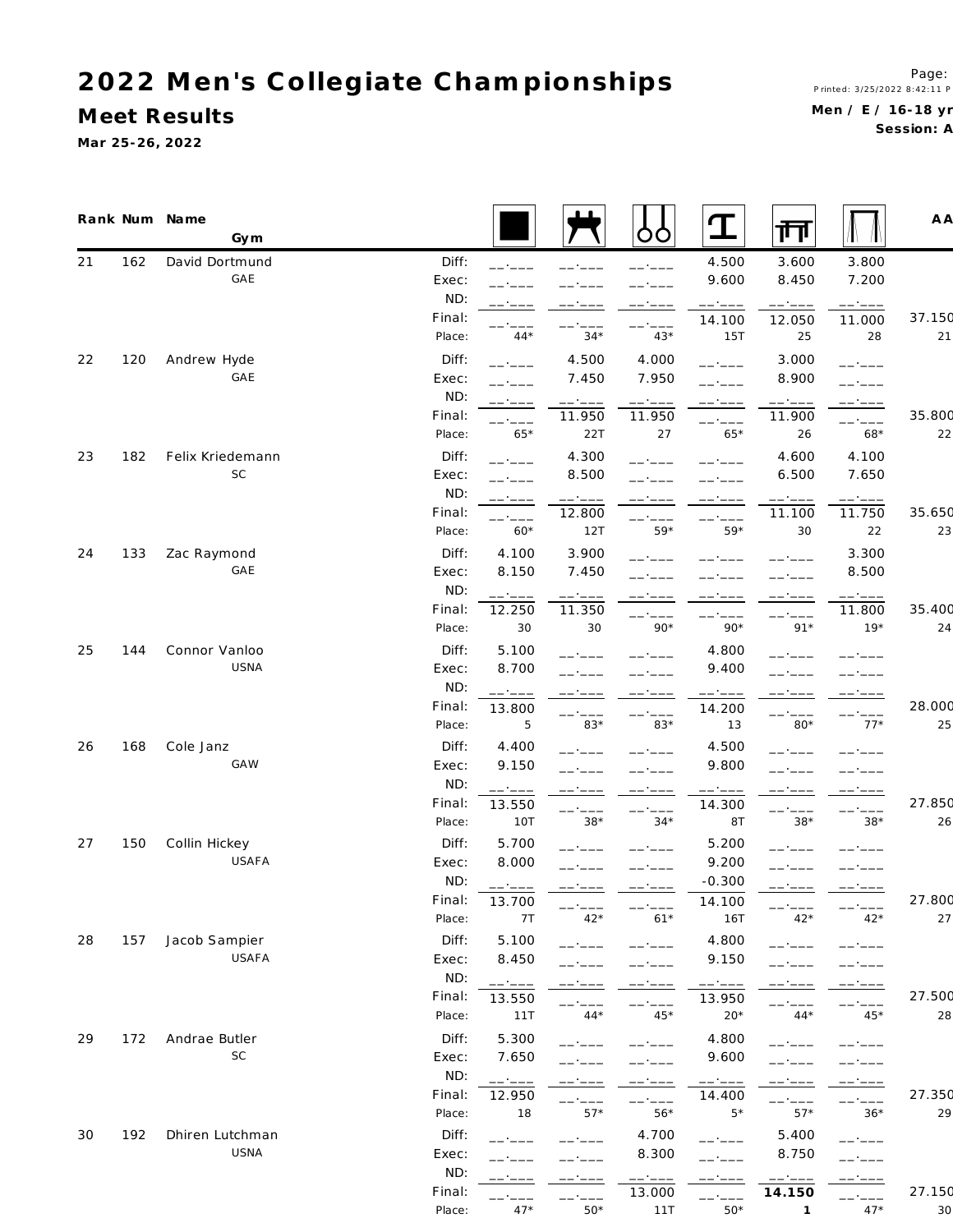# 2022 Men's Collegiate Championships

Meet Results

Mar 25-26, 2022

Session: A

|     |     | Rank Num Name<br>Gym    |                  |                                                                                                                                                                                                                                                                                                                                                                                                                                                                                              |                  | ბბ              | $\mathbf T$     | गा               |                 | A A          |
|-----|-----|-------------------------|------------------|----------------------------------------------------------------------------------------------------------------------------------------------------------------------------------------------------------------------------------------------------------------------------------------------------------------------------------------------------------------------------------------------------------------------------------------------------------------------------------------------|------------------|-----------------|-----------------|------------------|-----------------|--------------|
| 31  | 191 | Jakarie Williams        | Diff:            | 5.100                                                                                                                                                                                                                                                                                                                                                                                                                                                                                        | $--- - - -$      | ------          | 4.800           | ------           |                 |              |
|     |     | SC                      | Exec:            | 8.600                                                                                                                                                                                                                                                                                                                                                                                                                                                                                        |                  |                 | 8.550           | - ----           |                 |              |
|     |     |                         | ND:              | ------                                                                                                                                                                                                                                                                                                                                                                                                                                                                                       | -- ----          |                 | ------          |                  |                 |              |
|     |     |                         | Final:           | 13.700                                                                                                                                                                                                                                                                                                                                                                                                                                                                                       | -- ----          | ------          | 13.350          |                  |                 | 27.050       |
|     |     |                         | Place:           | 6T                                                                                                                                                                                                                                                                                                                                                                                                                                                                                           | $47*$            | $46*$           | 29T             | $50*$            | $48*$           | 31           |
| 32  | 128 | Jackson Harrison        | Diff:            | 4.900                                                                                                                                                                                                                                                                                                                                                                                                                                                                                        | ------           |                 | 4.400           | - - - - -        |                 |              |
|     |     | GAW                     | Exec:            | 8.000                                                                                                                                                                                                                                                                                                                                                                                                                                                                                        |                  |                 | 9.550           |                  |                 |              |
|     |     |                         | ND:              | $\begin{tabular}{ll} \multicolumn{2}{c} {\textbf{1}} & \multicolumn{2}{c} {\textbf{2}} & \multicolumn{2}{c} {\textbf{3}} & \multicolumn{2}{c} {\textbf{4}} & \multicolumn{2}{c} {\textbf{5}} & \multicolumn{2}{c} {\textbf{6}} & \multicolumn{2}{c} {\textbf{7}} & \multicolumn{2}{c} {\textbf{8}} & \multicolumn{2}{c} {\textbf{9}} & \multicolumn{2}{c} {\textbf{1}} & \multicolumn{2}{c} {\textbf{1}} & \multicolumn{2}{c} {\textbf{1}} & \multicolumn{2}{c} {\textbf{1}} & \multicolumn$ |                  | ------          | $-0.100$        |                  | -- ----         |              |
|     |     |                         | Final:<br>Place: | 12.900<br>20T                                                                                                                                                                                                                                                                                                                                                                                                                                                                                | ------<br>$85*$  | ------<br>$87*$ | 13.850<br>23T   | ------<br>$87*$  | ------<br>$85*$ | 26.750<br>32 |
|     |     |                         |                  |                                                                                                                                                                                                                                                                                                                                                                                                                                                                                              |                  |                 |                 |                  |                 |              |
| 33  | 188 | Timothy Templeton<br>SC | Diff:<br>Exec:   | 4.600<br>8.700                                                                                                                                                                                                                                                                                                                                                                                                                                                                               | ------           |                 | 4.800<br>8.900  | -- ----          |                 |              |
|     |     |                         | ND:              |                                                                                                                                                                                                                                                                                                                                                                                                                                                                                              | -- ----          |                 | $-0.300$        |                  |                 |              |
|     |     |                         | Final:           | ------<br>13.300                                                                                                                                                                                                                                                                                                                                                                                                                                                                             | ------           | ------          | 13.400          | -- ----          |                 | 26.700       |
|     |     |                         | Place:           | 14T                                                                                                                                                                                                                                                                                                                                                                                                                                                                                          | ------<br>$49*$  | ------<br>$47*$ | 27              | ------<br>$47*$  | ------<br>$54*$ | 33           |
| 34  | 138 | Daniel Clark, Jr        | Diff:            |                                                                                                                                                                                                                                                                                                                                                                                                                                                                                              | 5.600            |                 |                 | 4.800            |                 |              |
|     |     | USNA                    | Exec:            | ------                                                                                                                                                                                                                                                                                                                                                                                                                                                                                       | 8.150            | - - - - -       | ------          | 8.100            | ------          |              |
|     |     |                         | ND:              | ------                                                                                                                                                                                                                                                                                                                                                                                                                                                                                       | ------           | ------          | ------          | ------           | ------          |              |
|     |     |                         | Final:           | ------                                                                                                                                                                                                                                                                                                                                                                                                                                                                                       | 13.750           | $--- - - -$     | ------          | 12.900           | ------          | 26.650       |
|     |     |                         | Place:           | $84*$                                                                                                                                                                                                                                                                                                                                                                                                                                                                                        | $\mathbf{1}$     | $84*$           | $78*$           | 18T              | $84*$           | 34           |
| 35  | 141 | Giovanni Gambatese      | Diff:            |                                                                                                                                                                                                                                                                                                                                                                                                                                                                                              |                  |                 |                 | 4.500            | 5.000           |              |
|     |     | USNA                    | Exec:            |                                                                                                                                                                                                                                                                                                                                                                                                                                                                                              |                  |                 |                 | 8.900            | 7.650           |              |
|     |     |                         | ND:              | ------                                                                                                                                                                                                                                                                                                                                                                                                                                                                                       |                  |                 |                 | ------           | ------          |              |
|     |     |                         | Final:           | ------                                                                                                                                                                                                                                                                                                                                                                                                                                                                                       |                  |                 | ------          | 13.400           | 12.650          | 26.050       |
|     |     |                         | Place:           | $79*$                                                                                                                                                                                                                                                                                                                                                                                                                                                                                        | $77*$            | $78*$           | $80*$           | 6T               | 7T              | 35           |
| 36  | 101 | Xander Agate            | Diff:            | 4.300                                                                                                                                                                                                                                                                                                                                                                                                                                                                                        |                  |                 |                 | 3.800            | ------          |              |
|     |     | GAW                     | Exec:            | 8.700                                                                                                                                                                                                                                                                                                                                                                                                                                                                                        |                  |                 |                 | 9.100            | -- ----         |              |
|     |     |                         | ND:              | ------                                                                                                                                                                                                                                                                                                                                                                                                                                                                                       | ------           | ------          | ------          | $--- - - - -$    | ------          |              |
|     |     |                         | Final:           | 13.000                                                                                                                                                                                                                                                                                                                                                                                                                                                                                       | ------           | ------          | ------          | 12.900           | ------          | 25.900       |
|     |     |                         | Place:           | 17                                                                                                                                                                                                                                                                                                                                                                                                                                                                                           | $72*$            | $72*$           | $72*$           | 15T              | $72*$           | 36           |
| 37T | 137 | Cash Buske              | Diff:            |                                                                                                                                                                                                                                                                                                                                                                                                                                                                                              |                  | 4.500           |                 |                  | 5.400           |              |
|     |     | USNA                    | Exec:            | $--- - - -$                                                                                                                                                                                                                                                                                                                                                                                                                                                                                  |                  | 8.450           | - ----          | ------           | 7.150           |              |
|     |     |                         | ND:              |                                                                                                                                                                                                                                                                                                                                                                                                                                                                                              |                  | - - - - -       |                 |                  |                 | 25.500       |
|     |     |                         | Final:<br>Place: | ------<br>$89*$                                                                                                                                                                                                                                                                                                                                                                                                                                                                              | $----$<br>$79*$  | 12.950<br>13T   | ------<br>$79*$ | ------<br>$79*$  | 12.550<br>8     | 371          |
| 38T | 110 | Christian Gulotta       | Diff:            | 4.000                                                                                                                                                                                                                                                                                                                                                                                                                                                                                        | 4.100            |                 |                 |                  |                 |              |
|     |     | W& M                    | Exec:            | 8.650                                                                                                                                                                                                                                                                                                                                                                                                                                                                                        | 8.750            | ------          |                 |                  |                 |              |
|     |     |                         | ND:              |                                                                                                                                                                                                                                                                                                                                                                                                                                                                                              |                  |                 |                 |                  |                 |              |
|     |     |                         | Final:           | ------<br>12.650                                                                                                                                                                                                                                                                                                                                                                                                                                                                             | ------<br>12.850 | -----           |                 |                  |                 | 25.500       |
|     |     |                         | Place:           | 25T                                                                                                                                                                                                                                                                                                                                                                                                                                                                                          | 10               | $76*$           | $74*$           | -- ----<br>$76*$ | $75*$           | 387          |
| 39T | 149 | Noah Everett            | Diff:            | ------                                                                                                                                                                                                                                                                                                                                                                                                                                                                                       | 4.300            | ------          |                 | 4.900            |                 |              |
|     |     | USAFA                   | Exec:            | ------                                                                                                                                                                                                                                                                                                                                                                                                                                                                                       | 7.250            | - - - - -       |                 | 8.800            |                 |              |
|     |     |                         | ND:              |                                                                                                                                                                                                                                                                                                                                                                                                                                                                                              | ------           |                 |                 | ------           |                 |              |
|     |     |                         | Final:           | ------                                                                                                                                                                                                                                                                                                                                                                                                                                                                                       | 11.550           |                 | ------          | 13.700           | ------          | 25.250       |
|     |     |                         | Place:           | $82*$                                                                                                                                                                                                                                                                                                                                                                                                                                                                                        | 26T              | $81*$           | $41*$           | 2T               | $81*$           | 397          |
| 40T | 126 | Hunter Brunett          | Diff:            | ------                                                                                                                                                                                                                                                                                                                                                                                                                                                                                       | 4.100            | $   -$          |                 |                  | 3.900           |              |
|     |     | GAW                     | Exec:            | $-$ - $ -$                                                                                                                                                                                                                                                                                                                                                                                                                                                                                   | 8.700            |                 |                 |                  | 8.550           |              |
|     |     |                         | ND:              | - ----                                                                                                                                                                                                                                                                                                                                                                                                                                                                                       | ------           |                 |                 | - ----           | $--- - - - -$   |              |
|     |     |                         | Final:           | - - - - -                                                                                                                                                                                                                                                                                                                                                                                                                                                                                    | 12.800           | -----           |                 | ------           | 12.450          | 25.250       |
|     |     |                         | Place:           | $66*$                                                                                                                                                                                                                                                                                                                                                                                                                                                                                        | 11T              | $67*$           | $87*$           | $67*$            | 10T             | 407          |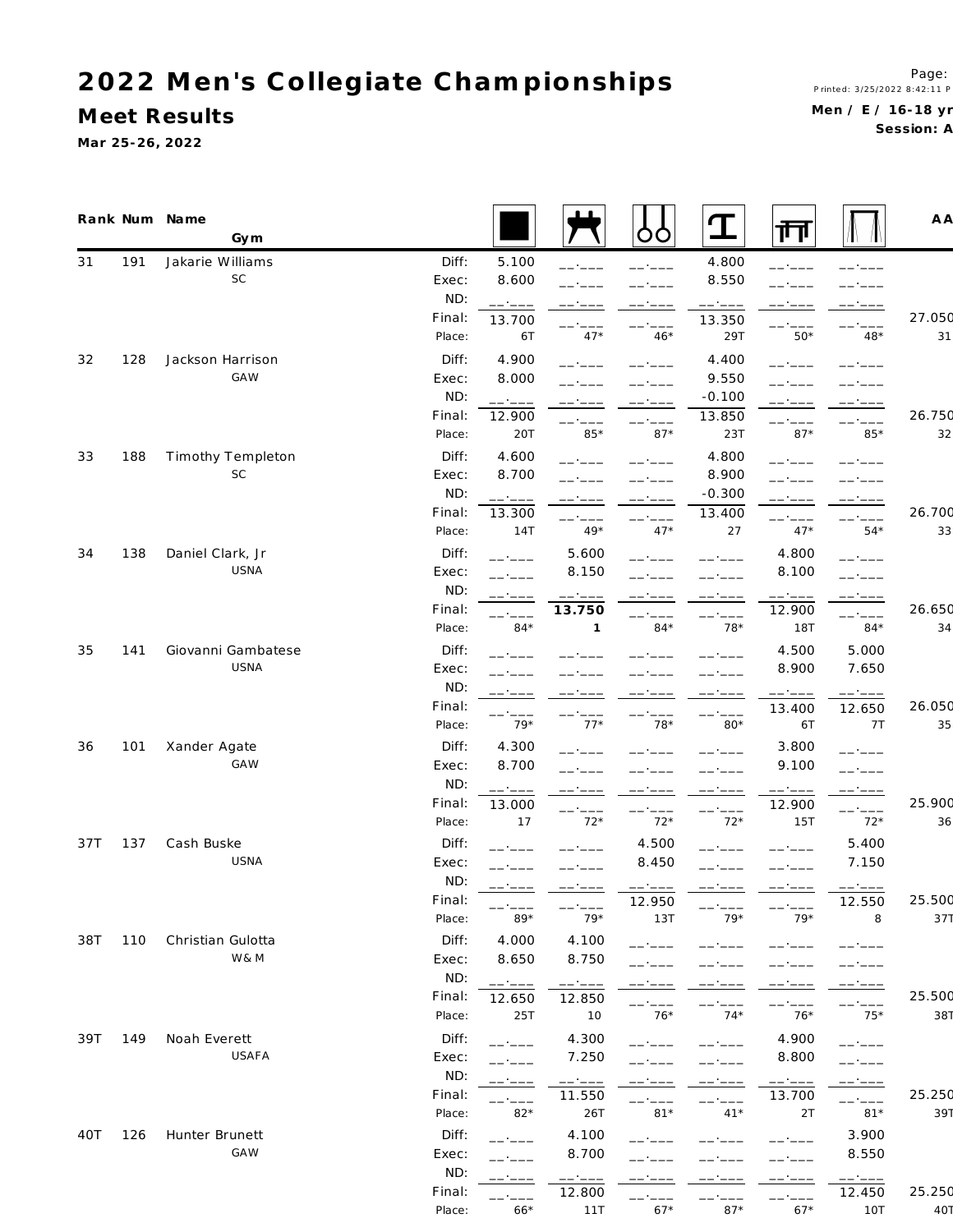**M eet Results**

**Ma r 25-26, 2022**

| 41<br>142<br>Caleb Hickey<br>Diff:<br>5.200<br>4.500<br>USNA<br>8.400<br>7.100<br>Exec:<br>ND:<br>------<br>------<br>Final:<br>13.600<br>11.600<br>$78*$<br>$80*$<br>$77*$<br>83*<br>$\overline{4}$<br>Place:<br>25<br>Christian Wilkey<br>190<br>Diff:<br>4.100<br>4.000<br>. <u>.</u><br>------<br>SC<br>Exec:<br>8.450<br>8.500<br>ND:<br>------<br>$\begin{tabular}{cccccc} \multicolumn{2}{c}{} & \multicolumn{2}{c}{} & \multicolumn{2}{c}{} & \multicolumn{2}{c}{} & \multicolumn{2}{c}{} & \multicolumn{2}{c}{} & \multicolumn{2}{c}{} & \multicolumn{2}{c}{} & \multicolumn{2}{c}{} & \multicolumn{2}{c}{} & \multicolumn{2}{c}{} & \multicolumn{2}{c}{} & \multicolumn{2}{c}{} & \multicolumn{2}{c}{} & \multicolumn{2}{c}{} & \multicolumn{2}{c}{} & \multicolumn{2}{c}{} & \multicolumn{2}{c}{} & \multicolumn{2}{c}{} & \mult$<br>------<br>------<br>------<br>-- ----<br>Final:<br>12.550<br>12.500<br>$48*$<br>$47*$<br>Place:<br>$48*$<br>18<br>21<br>$49*$<br>Alek Kuzmenchuk<br>Diff:<br>3.700<br>3.500<br>43<br>113<br>بناء بالمساحين<br>$   -$<br>W& M<br>8.800<br>8.950<br>Exec:<br>ND:<br>------<br>------<br>Final:<br>12.500<br>12.450<br>$-$<br>$74*$<br>$63*$<br>$69*$<br>Place:<br>20T<br>22<br>$69*$<br>Jameel Ali<br>Diff:<br>4.700<br>4.800<br>44<br>102<br><b>GAW</b><br>6.850<br>8.350<br>Exec:<br>ND:<br>0.100<br>------<br>Final:<br>11.650<br>13.150<br>------<br>------<br>------<br>------<br>31<br>$71*$<br>$71*$<br>$72*$<br>$71*$<br>Place:<br>5T<br>Bradley Stroud<br>Diff:<br>106<br>3.700<br>3.600<br>45<br>GAW<br>9.150<br>Exec:<br>8.100<br>ND:<br>------<br>------<br>------<br>-- -- -<br>Final:<br>12.850<br>11.700<br>------<br>$73*$<br>$75*$<br>$71*$<br>$73*$<br>Place:<br>19<br>23<br>147<br>Jacob Becchetti<br>Diff:<br>4.600<br>4.400<br>46<br>$   -$<br>USAFA<br>7.500<br>8.000<br>Exec:<br>ND:<br>------<br>------<br>------<br>-- ----<br>-- ----<br>Final:<br>12.100<br>12.400<br>------<br>-- ----<br>83*<br>20<br>Place:<br>22T<br>$42*$<br>$81*$<br>$82*$<br>Malcolm-Allen Baytop<br>Diff:<br>4.500<br>47<br>107<br>3.800<br>W& M<br>8.000<br>8.150<br>Exec:<br>ND:<br>------<br>------<br>Final:<br>12.500<br>11.950<br>-- ----<br>$70*$<br>$76*$<br>$70*$<br>$76*$<br>Place:<br>28<br>21T<br>4.200<br>3.700<br>48<br>124<br>Levi Boluyt<br>Diff:<br>$---$<br>- ----<br>GAE<br>8.350<br>7.250<br>Exec:<br>ND:<br>------<br>Final:<br>12.550<br>10.950<br>------<br>29T<br>Place:<br>$87*$<br>$65*$<br>$67*$<br>$68*$<br>27<br>49<br>Noah Dhaliwal<br>Diff:<br>4.300<br>4.000<br>176<br>- - - - -<br>-----<br>SC<br>8.800<br>5.950<br>Exec:<br>ND:<br>------<br>Final:<br>9.950<br>13.100<br>------<br>- ----<br>-- ----<br>------<br>$56*$<br>$58*$<br>$56*$<br>$55*$<br>Place:<br>7 T<br>31<br>Juan Gomez<br>Diff:<br>4.400<br>50<br>179<br>4.000 |  | Rank Num Name<br>Gym |  | ŌŌ    | $\mathbf T$ | 帀 | A A    |
|---------------------------------------------------------------------------------------------------------------------------------------------------------------------------------------------------------------------------------------------------------------------------------------------------------------------------------------------------------------------------------------------------------------------------------------------------------------------------------------------------------------------------------------------------------------------------------------------------------------------------------------------------------------------------------------------------------------------------------------------------------------------------------------------------------------------------------------------------------------------------------------------------------------------------------------------------------------------------------------------------------------------------------------------------------------------------------------------------------------------------------------------------------------------------------------------------------------------------------------------------------------------------------------------------------------------------------------------------------------------------------------------------------------------------------------------------------------------------------------------------------------------------------------------------------------------------------------------------------------------------------------------------------------------------------------------------------------------------------------------------------------------------------------------------------------------------------------------------------------------------------------------------------------------------------------------------------------------------------------------------------------------------------------------------------------------------------------------------------------------------------------------------------------------------------------------------------------------------------------------------------------------------------------------------------------------------------------------------------------------------------------------------------------------------------------------------------------------------------------------------------------------------------------------------------------------------------------------------------------------------------------------------------------------------------------------------------------------------------------------------------------------------------------------------------------------|--|----------------------|--|-------|-------------|---|--------|
| 42                                                                                                                                                                                                                                                                                                                                                                                                                                                                                                                                                                                                                                                                                                                                                                                                                                                                                                                                                                                                                                                                                                                                                                                                                                                                                                                                                                                                                                                                                                                                                                                                                                                                                                                                                                                                                                                                                                                                                                                                                                                                                                                                                                                                                                                                                                                                                                                                                                                                                                                                                                                                                                                                                                                                                                                                                  |  |                      |  |       |             |   |        |
|                                                                                                                                                                                                                                                                                                                                                                                                                                                                                                                                                                                                                                                                                                                                                                                                                                                                                                                                                                                                                                                                                                                                                                                                                                                                                                                                                                                                                                                                                                                                                                                                                                                                                                                                                                                                                                                                                                                                                                                                                                                                                                                                                                                                                                                                                                                                                                                                                                                                                                                                                                                                                                                                                                                                                                                                                     |  |                      |  |       |             |   |        |
|                                                                                                                                                                                                                                                                                                                                                                                                                                                                                                                                                                                                                                                                                                                                                                                                                                                                                                                                                                                                                                                                                                                                                                                                                                                                                                                                                                                                                                                                                                                                                                                                                                                                                                                                                                                                                                                                                                                                                                                                                                                                                                                                                                                                                                                                                                                                                                                                                                                                                                                                                                                                                                                                                                                                                                                                                     |  |                      |  |       |             |   |        |
|                                                                                                                                                                                                                                                                                                                                                                                                                                                                                                                                                                                                                                                                                                                                                                                                                                                                                                                                                                                                                                                                                                                                                                                                                                                                                                                                                                                                                                                                                                                                                                                                                                                                                                                                                                                                                                                                                                                                                                                                                                                                                                                                                                                                                                                                                                                                                                                                                                                                                                                                                                                                                                                                                                                                                                                                                     |  |                      |  |       |             |   | 25.200 |
|                                                                                                                                                                                                                                                                                                                                                                                                                                                                                                                                                                                                                                                                                                                                                                                                                                                                                                                                                                                                                                                                                                                                                                                                                                                                                                                                                                                                                                                                                                                                                                                                                                                                                                                                                                                                                                                                                                                                                                                                                                                                                                                                                                                                                                                                                                                                                                                                                                                                                                                                                                                                                                                                                                                                                                                                                     |  |                      |  |       |             |   | 41     |
|                                                                                                                                                                                                                                                                                                                                                                                                                                                                                                                                                                                                                                                                                                                                                                                                                                                                                                                                                                                                                                                                                                                                                                                                                                                                                                                                                                                                                                                                                                                                                                                                                                                                                                                                                                                                                                                                                                                                                                                                                                                                                                                                                                                                                                                                                                                                                                                                                                                                                                                                                                                                                                                                                                                                                                                                                     |  |                      |  |       |             |   |        |
|                                                                                                                                                                                                                                                                                                                                                                                                                                                                                                                                                                                                                                                                                                                                                                                                                                                                                                                                                                                                                                                                                                                                                                                                                                                                                                                                                                                                                                                                                                                                                                                                                                                                                                                                                                                                                                                                                                                                                                                                                                                                                                                                                                                                                                                                                                                                                                                                                                                                                                                                                                                                                                                                                                                                                                                                                     |  |                      |  |       |             |   |        |
|                                                                                                                                                                                                                                                                                                                                                                                                                                                                                                                                                                                                                                                                                                                                                                                                                                                                                                                                                                                                                                                                                                                                                                                                                                                                                                                                                                                                                                                                                                                                                                                                                                                                                                                                                                                                                                                                                                                                                                                                                                                                                                                                                                                                                                                                                                                                                                                                                                                                                                                                                                                                                                                                                                                                                                                                                     |  |                      |  |       |             |   |        |
|                                                                                                                                                                                                                                                                                                                                                                                                                                                                                                                                                                                                                                                                                                                                                                                                                                                                                                                                                                                                                                                                                                                                                                                                                                                                                                                                                                                                                                                                                                                                                                                                                                                                                                                                                                                                                                                                                                                                                                                                                                                                                                                                                                                                                                                                                                                                                                                                                                                                                                                                                                                                                                                                                                                                                                                                                     |  |                      |  |       |             |   | 25.050 |
|                                                                                                                                                                                                                                                                                                                                                                                                                                                                                                                                                                                                                                                                                                                                                                                                                                                                                                                                                                                                                                                                                                                                                                                                                                                                                                                                                                                                                                                                                                                                                                                                                                                                                                                                                                                                                                                                                                                                                                                                                                                                                                                                                                                                                                                                                                                                                                                                                                                                                                                                                                                                                                                                                                                                                                                                                     |  |                      |  |       |             |   | 42     |
|                                                                                                                                                                                                                                                                                                                                                                                                                                                                                                                                                                                                                                                                                                                                                                                                                                                                                                                                                                                                                                                                                                                                                                                                                                                                                                                                                                                                                                                                                                                                                                                                                                                                                                                                                                                                                                                                                                                                                                                                                                                                                                                                                                                                                                                                                                                                                                                                                                                                                                                                                                                                                                                                                                                                                                                                                     |  |                      |  |       |             |   |        |
|                                                                                                                                                                                                                                                                                                                                                                                                                                                                                                                                                                                                                                                                                                                                                                                                                                                                                                                                                                                                                                                                                                                                                                                                                                                                                                                                                                                                                                                                                                                                                                                                                                                                                                                                                                                                                                                                                                                                                                                                                                                                                                                                                                                                                                                                                                                                                                                                                                                                                                                                                                                                                                                                                                                                                                                                                     |  |                      |  |       |             |   |        |
|                                                                                                                                                                                                                                                                                                                                                                                                                                                                                                                                                                                                                                                                                                                                                                                                                                                                                                                                                                                                                                                                                                                                                                                                                                                                                                                                                                                                                                                                                                                                                                                                                                                                                                                                                                                                                                                                                                                                                                                                                                                                                                                                                                                                                                                                                                                                                                                                                                                                                                                                                                                                                                                                                                                                                                                                                     |  |                      |  |       |             |   |        |
|                                                                                                                                                                                                                                                                                                                                                                                                                                                                                                                                                                                                                                                                                                                                                                                                                                                                                                                                                                                                                                                                                                                                                                                                                                                                                                                                                                                                                                                                                                                                                                                                                                                                                                                                                                                                                                                                                                                                                                                                                                                                                                                                                                                                                                                                                                                                                                                                                                                                                                                                                                                                                                                                                                                                                                                                                     |  |                      |  |       |             |   | 24.950 |
|                                                                                                                                                                                                                                                                                                                                                                                                                                                                                                                                                                                                                                                                                                                                                                                                                                                                                                                                                                                                                                                                                                                                                                                                                                                                                                                                                                                                                                                                                                                                                                                                                                                                                                                                                                                                                                                                                                                                                                                                                                                                                                                                                                                                                                                                                                                                                                                                                                                                                                                                                                                                                                                                                                                                                                                                                     |  |                      |  |       |             |   | 43     |
|                                                                                                                                                                                                                                                                                                                                                                                                                                                                                                                                                                                                                                                                                                                                                                                                                                                                                                                                                                                                                                                                                                                                                                                                                                                                                                                                                                                                                                                                                                                                                                                                                                                                                                                                                                                                                                                                                                                                                                                                                                                                                                                                                                                                                                                                                                                                                                                                                                                                                                                                                                                                                                                                                                                                                                                                                     |  |                      |  |       |             |   |        |
|                                                                                                                                                                                                                                                                                                                                                                                                                                                                                                                                                                                                                                                                                                                                                                                                                                                                                                                                                                                                                                                                                                                                                                                                                                                                                                                                                                                                                                                                                                                                                                                                                                                                                                                                                                                                                                                                                                                                                                                                                                                                                                                                                                                                                                                                                                                                                                                                                                                                                                                                                                                                                                                                                                                                                                                                                     |  |                      |  |       |             |   |        |
|                                                                                                                                                                                                                                                                                                                                                                                                                                                                                                                                                                                                                                                                                                                                                                                                                                                                                                                                                                                                                                                                                                                                                                                                                                                                                                                                                                                                                                                                                                                                                                                                                                                                                                                                                                                                                                                                                                                                                                                                                                                                                                                                                                                                                                                                                                                                                                                                                                                                                                                                                                                                                                                                                                                                                                                                                     |  |                      |  |       |             |   |        |
|                                                                                                                                                                                                                                                                                                                                                                                                                                                                                                                                                                                                                                                                                                                                                                                                                                                                                                                                                                                                                                                                                                                                                                                                                                                                                                                                                                                                                                                                                                                                                                                                                                                                                                                                                                                                                                                                                                                                                                                                                                                                                                                                                                                                                                                                                                                                                                                                                                                                                                                                                                                                                                                                                                                                                                                                                     |  |                      |  |       |             |   | 24.800 |
|                                                                                                                                                                                                                                                                                                                                                                                                                                                                                                                                                                                                                                                                                                                                                                                                                                                                                                                                                                                                                                                                                                                                                                                                                                                                                                                                                                                                                                                                                                                                                                                                                                                                                                                                                                                                                                                                                                                                                                                                                                                                                                                                                                                                                                                                                                                                                                                                                                                                                                                                                                                                                                                                                                                                                                                                                     |  |                      |  |       |             |   | 44     |
|                                                                                                                                                                                                                                                                                                                                                                                                                                                                                                                                                                                                                                                                                                                                                                                                                                                                                                                                                                                                                                                                                                                                                                                                                                                                                                                                                                                                                                                                                                                                                                                                                                                                                                                                                                                                                                                                                                                                                                                                                                                                                                                                                                                                                                                                                                                                                                                                                                                                                                                                                                                                                                                                                                                                                                                                                     |  |                      |  |       |             |   |        |
|                                                                                                                                                                                                                                                                                                                                                                                                                                                                                                                                                                                                                                                                                                                                                                                                                                                                                                                                                                                                                                                                                                                                                                                                                                                                                                                                                                                                                                                                                                                                                                                                                                                                                                                                                                                                                                                                                                                                                                                                                                                                                                                                                                                                                                                                                                                                                                                                                                                                                                                                                                                                                                                                                                                                                                                                                     |  |                      |  |       |             |   |        |
|                                                                                                                                                                                                                                                                                                                                                                                                                                                                                                                                                                                                                                                                                                                                                                                                                                                                                                                                                                                                                                                                                                                                                                                                                                                                                                                                                                                                                                                                                                                                                                                                                                                                                                                                                                                                                                                                                                                                                                                                                                                                                                                                                                                                                                                                                                                                                                                                                                                                                                                                                                                                                                                                                                                                                                                                                     |  |                      |  |       |             |   |        |
|                                                                                                                                                                                                                                                                                                                                                                                                                                                                                                                                                                                                                                                                                                                                                                                                                                                                                                                                                                                                                                                                                                                                                                                                                                                                                                                                                                                                                                                                                                                                                                                                                                                                                                                                                                                                                                                                                                                                                                                                                                                                                                                                                                                                                                                                                                                                                                                                                                                                                                                                                                                                                                                                                                                                                                                                                     |  |                      |  |       |             |   | 24.550 |
|                                                                                                                                                                                                                                                                                                                                                                                                                                                                                                                                                                                                                                                                                                                                                                                                                                                                                                                                                                                                                                                                                                                                                                                                                                                                                                                                                                                                                                                                                                                                                                                                                                                                                                                                                                                                                                                                                                                                                                                                                                                                                                                                                                                                                                                                                                                                                                                                                                                                                                                                                                                                                                                                                                                                                                                                                     |  |                      |  |       |             |   | 45     |
|                                                                                                                                                                                                                                                                                                                                                                                                                                                                                                                                                                                                                                                                                                                                                                                                                                                                                                                                                                                                                                                                                                                                                                                                                                                                                                                                                                                                                                                                                                                                                                                                                                                                                                                                                                                                                                                                                                                                                                                                                                                                                                                                                                                                                                                                                                                                                                                                                                                                                                                                                                                                                                                                                                                                                                                                                     |  |                      |  |       |             |   |        |
|                                                                                                                                                                                                                                                                                                                                                                                                                                                                                                                                                                                                                                                                                                                                                                                                                                                                                                                                                                                                                                                                                                                                                                                                                                                                                                                                                                                                                                                                                                                                                                                                                                                                                                                                                                                                                                                                                                                                                                                                                                                                                                                                                                                                                                                                                                                                                                                                                                                                                                                                                                                                                                                                                                                                                                                                                     |  |                      |  |       |             |   |        |
|                                                                                                                                                                                                                                                                                                                                                                                                                                                                                                                                                                                                                                                                                                                                                                                                                                                                                                                                                                                                                                                                                                                                                                                                                                                                                                                                                                                                                                                                                                                                                                                                                                                                                                                                                                                                                                                                                                                                                                                                                                                                                                                                                                                                                                                                                                                                                                                                                                                                                                                                                                                                                                                                                                                                                                                                                     |  |                      |  |       |             |   | 24.500 |
|                                                                                                                                                                                                                                                                                                                                                                                                                                                                                                                                                                                                                                                                                                                                                                                                                                                                                                                                                                                                                                                                                                                                                                                                                                                                                                                                                                                                                                                                                                                                                                                                                                                                                                                                                                                                                                                                                                                                                                                                                                                                                                                                                                                                                                                                                                                                                                                                                                                                                                                                                                                                                                                                                                                                                                                                                     |  |                      |  |       |             |   | 46     |
|                                                                                                                                                                                                                                                                                                                                                                                                                                                                                                                                                                                                                                                                                                                                                                                                                                                                                                                                                                                                                                                                                                                                                                                                                                                                                                                                                                                                                                                                                                                                                                                                                                                                                                                                                                                                                                                                                                                                                                                                                                                                                                                                                                                                                                                                                                                                                                                                                                                                                                                                                                                                                                                                                                                                                                                                                     |  |                      |  |       |             |   |        |
|                                                                                                                                                                                                                                                                                                                                                                                                                                                                                                                                                                                                                                                                                                                                                                                                                                                                                                                                                                                                                                                                                                                                                                                                                                                                                                                                                                                                                                                                                                                                                                                                                                                                                                                                                                                                                                                                                                                                                                                                                                                                                                                                                                                                                                                                                                                                                                                                                                                                                                                                                                                                                                                                                                                                                                                                                     |  |                      |  |       |             |   |        |
|                                                                                                                                                                                                                                                                                                                                                                                                                                                                                                                                                                                                                                                                                                                                                                                                                                                                                                                                                                                                                                                                                                                                                                                                                                                                                                                                                                                                                                                                                                                                                                                                                                                                                                                                                                                                                                                                                                                                                                                                                                                                                                                                                                                                                                                                                                                                                                                                                                                                                                                                                                                                                                                                                                                                                                                                                     |  |                      |  |       |             |   |        |
|                                                                                                                                                                                                                                                                                                                                                                                                                                                                                                                                                                                                                                                                                                                                                                                                                                                                                                                                                                                                                                                                                                                                                                                                                                                                                                                                                                                                                                                                                                                                                                                                                                                                                                                                                                                                                                                                                                                                                                                                                                                                                                                                                                                                                                                                                                                                                                                                                                                                                                                                                                                                                                                                                                                                                                                                                     |  |                      |  |       |             |   | 24.450 |
|                                                                                                                                                                                                                                                                                                                                                                                                                                                                                                                                                                                                                                                                                                                                                                                                                                                                                                                                                                                                                                                                                                                                                                                                                                                                                                                                                                                                                                                                                                                                                                                                                                                                                                                                                                                                                                                                                                                                                                                                                                                                                                                                                                                                                                                                                                                                                                                                                                                                                                                                                                                                                                                                                                                                                                                                                     |  |                      |  |       |             |   | 47     |
|                                                                                                                                                                                                                                                                                                                                                                                                                                                                                                                                                                                                                                                                                                                                                                                                                                                                                                                                                                                                                                                                                                                                                                                                                                                                                                                                                                                                                                                                                                                                                                                                                                                                                                                                                                                                                                                                                                                                                                                                                                                                                                                                                                                                                                                                                                                                                                                                                                                                                                                                                                                                                                                                                                                                                                                                                     |  |                      |  |       |             |   |        |
|                                                                                                                                                                                                                                                                                                                                                                                                                                                                                                                                                                                                                                                                                                                                                                                                                                                                                                                                                                                                                                                                                                                                                                                                                                                                                                                                                                                                                                                                                                                                                                                                                                                                                                                                                                                                                                                                                                                                                                                                                                                                                                                                                                                                                                                                                                                                                                                                                                                                                                                                                                                                                                                                                                                                                                                                                     |  |                      |  |       |             |   |        |
|                                                                                                                                                                                                                                                                                                                                                                                                                                                                                                                                                                                                                                                                                                                                                                                                                                                                                                                                                                                                                                                                                                                                                                                                                                                                                                                                                                                                                                                                                                                                                                                                                                                                                                                                                                                                                                                                                                                                                                                                                                                                                                                                                                                                                                                                                                                                                                                                                                                                                                                                                                                                                                                                                                                                                                                                                     |  |                      |  |       |             |   |        |
|                                                                                                                                                                                                                                                                                                                                                                                                                                                                                                                                                                                                                                                                                                                                                                                                                                                                                                                                                                                                                                                                                                                                                                                                                                                                                                                                                                                                                                                                                                                                                                                                                                                                                                                                                                                                                                                                                                                                                                                                                                                                                                                                                                                                                                                                                                                                                                                                                                                                                                                                                                                                                                                                                                                                                                                                                     |  |                      |  |       |             |   | 23.500 |
|                                                                                                                                                                                                                                                                                                                                                                                                                                                                                                                                                                                                                                                                                                                                                                                                                                                                                                                                                                                                                                                                                                                                                                                                                                                                                                                                                                                                                                                                                                                                                                                                                                                                                                                                                                                                                                                                                                                                                                                                                                                                                                                                                                                                                                                                                                                                                                                                                                                                                                                                                                                                                                                                                                                                                                                                                     |  |                      |  |       |             |   | 48     |
|                                                                                                                                                                                                                                                                                                                                                                                                                                                                                                                                                                                                                                                                                                                                                                                                                                                                                                                                                                                                                                                                                                                                                                                                                                                                                                                                                                                                                                                                                                                                                                                                                                                                                                                                                                                                                                                                                                                                                                                                                                                                                                                                                                                                                                                                                                                                                                                                                                                                                                                                                                                                                                                                                                                                                                                                                     |  |                      |  |       |             |   |        |
|                                                                                                                                                                                                                                                                                                                                                                                                                                                                                                                                                                                                                                                                                                                                                                                                                                                                                                                                                                                                                                                                                                                                                                                                                                                                                                                                                                                                                                                                                                                                                                                                                                                                                                                                                                                                                                                                                                                                                                                                                                                                                                                                                                                                                                                                                                                                                                                                                                                                                                                                                                                                                                                                                                                                                                                                                     |  |                      |  |       |             |   |        |
|                                                                                                                                                                                                                                                                                                                                                                                                                                                                                                                                                                                                                                                                                                                                                                                                                                                                                                                                                                                                                                                                                                                                                                                                                                                                                                                                                                                                                                                                                                                                                                                                                                                                                                                                                                                                                                                                                                                                                                                                                                                                                                                                                                                                                                                                                                                                                                                                                                                                                                                                                                                                                                                                                                                                                                                                                     |  |                      |  |       |             |   |        |
|                                                                                                                                                                                                                                                                                                                                                                                                                                                                                                                                                                                                                                                                                                                                                                                                                                                                                                                                                                                                                                                                                                                                                                                                                                                                                                                                                                                                                                                                                                                                                                                                                                                                                                                                                                                                                                                                                                                                                                                                                                                                                                                                                                                                                                                                                                                                                                                                                                                                                                                                                                                                                                                                                                                                                                                                                     |  |                      |  |       |             |   | 23.050 |
|                                                                                                                                                                                                                                                                                                                                                                                                                                                                                                                                                                                                                                                                                                                                                                                                                                                                                                                                                                                                                                                                                                                                                                                                                                                                                                                                                                                                                                                                                                                                                                                                                                                                                                                                                                                                                                                                                                                                                                                                                                                                                                                                                                                                                                                                                                                                                                                                                                                                                                                                                                                                                                                                                                                                                                                                                     |  |                      |  |       |             |   | 49     |
|                                                                                                                                                                                                                                                                                                                                                                                                                                                                                                                                                                                                                                                                                                                                                                                                                                                                                                                                                                                                                                                                                                                                                                                                                                                                                                                                                                                                                                                                                                                                                                                                                                                                                                                                                                                                                                                                                                                                                                                                                                                                                                                                                                                                                                                                                                                                                                                                                                                                                                                                                                                                                                                                                                                                                                                                                     |  |                      |  |       |             |   |        |
| SC<br>6.600<br>Exec:                                                                                                                                                                                                                                                                                                                                                                                                                                                                                                                                                                                                                                                                                                                                                                                                                                                                                                                                                                                                                                                                                                                                                                                                                                                                                                                                                                                                                                                                                                                                                                                                                                                                                                                                                                                                                                                                                                                                                                                                                                                                                                                                                                                                                                                                                                                                                                                                                                                                                                                                                                                                                                                                                                                                                                                                |  |                      |  | 8.000 |             |   |        |
| ND:<br>-- ----                                                                                                                                                                                                                                                                                                                                                                                                                                                                                                                                                                                                                                                                                                                                                                                                                                                                                                                                                                                                                                                                                                                                                                                                                                                                                                                                                                                                                                                                                                                                                                                                                                                                                                                                                                                                                                                                                                                                                                                                                                                                                                                                                                                                                                                                                                                                                                                                                                                                                                                                                                                                                                                                                                                                                                                                      |  |                      |  |       |             |   |        |
| ------<br>$--- - - - -$<br>-- ----<br>Final:<br>11.000<br>12.000                                                                                                                                                                                                                                                                                                                                                                                                                                                                                                                                                                                                                                                                                                                                                                                                                                                                                                                                                                                                                                                                                                                                                                                                                                                                                                                                                                                                                                                                                                                                                                                                                                                                                                                                                                                                                                                                                                                                                                                                                                                                                                                                                                                                                                                                                                                                                                                                                                                                                                                                                                                                                                                                                                                                                    |  |                      |  |       |             |   | 23.000 |

Place: 58\* 31 26 58\* 61\* 58\* 50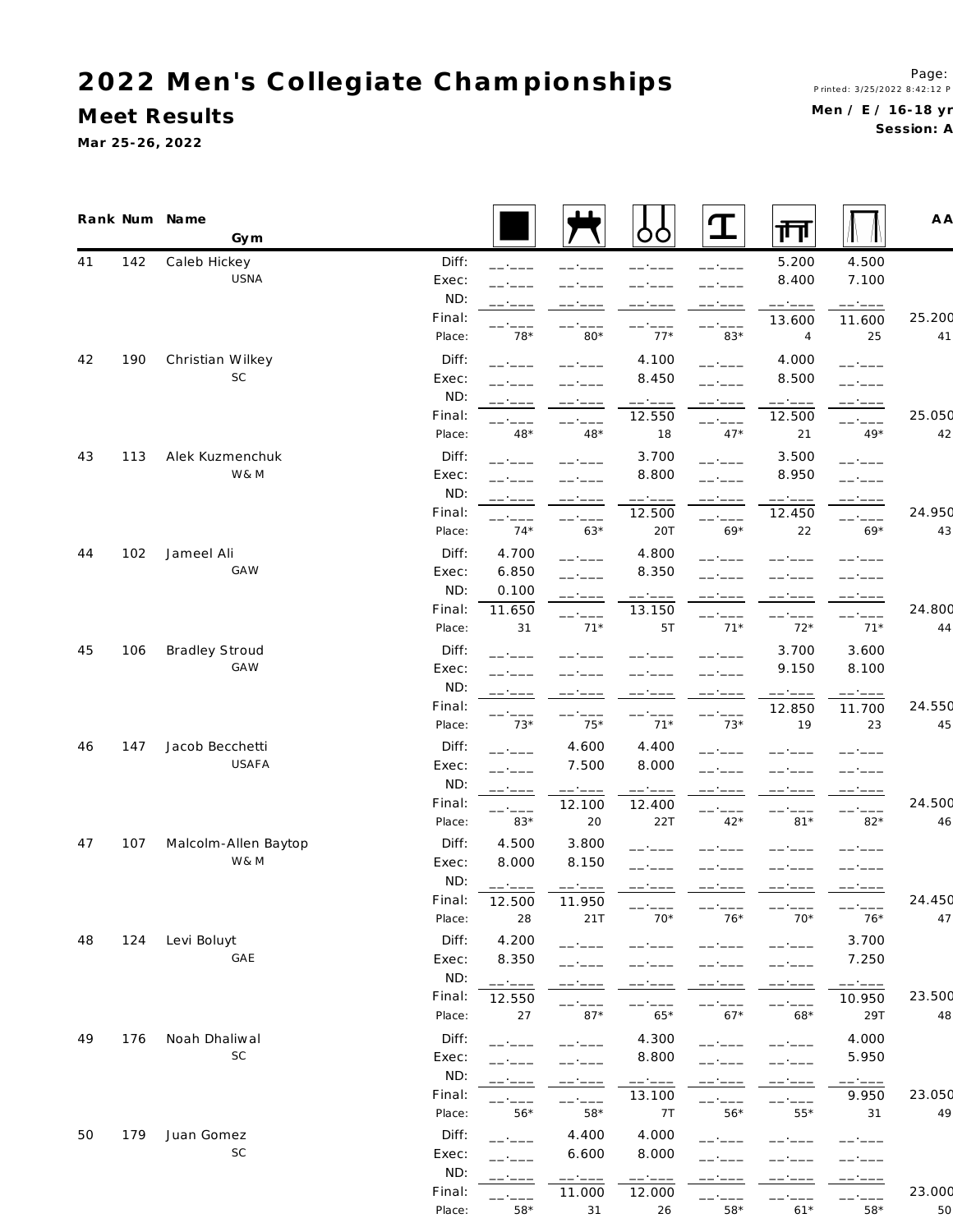**M eet Results**

**Ma r 25-26, 2022**

|       |     | Rank Num Name<br>Gym |        |                                                                                                                                                                                                                                                                                                                                                                                                                                                                                              |                                                                                                                                                                                                                                                                                                                                                                                                                                                                                                        | OO                                                                                                                                                                                                                                                                                                                                                                                                                                                                                   |                 | Щ                | Æ۱               | A A    |
|-------|-----|----------------------|--------|----------------------------------------------------------------------------------------------------------------------------------------------------------------------------------------------------------------------------------------------------------------------------------------------------------------------------------------------------------------------------------------------------------------------------------------------------------------------------------------------|--------------------------------------------------------------------------------------------------------------------------------------------------------------------------------------------------------------------------------------------------------------------------------------------------------------------------------------------------------------------------------------------------------------------------------------------------------------------------------------------------------|--------------------------------------------------------------------------------------------------------------------------------------------------------------------------------------------------------------------------------------------------------------------------------------------------------------------------------------------------------------------------------------------------------------------------------------------------------------------------------------|-----------------|------------------|------------------|--------|
| 51    | 184 | Jaden Laubstein      | Diff:  | ------                                                                                                                                                                                                                                                                                                                                                                                                                                                                                       | 4.600                                                                                                                                                                                                                                                                                                                                                                                                                                                                                                  |                                                                                                                                                                                                                                                                                                                                                                                                                                                                                      |                 |                  | 4.000            |        |
|       |     | <b>SC</b>            | Exec:  |                                                                                                                                                                                                                                                                                                                                                                                                                                                                                              | 6.800                                                                                                                                                                                                                                                                                                                                                                                                                                                                                                  |                                                                                                                                                                                                                                                                                                                                                                                                                                                                                      |                 |                  | 6.950            |        |
|       |     |                      | ND:    | ------                                                                                                                                                                                                                                                                                                                                                                                                                                                                                       | $--- - - - -$                                                                                                                                                                                                                                                                                                                                                                                                                                                                                          |                                                                                                                                                                                                                                                                                                                                                                                                                                                                                      |                 |                  | ------           |        |
|       |     |                      | Final: |                                                                                                                                                                                                                                                                                                                                                                                                                                                                                              | 11.400                                                                                                                                                                                                                                                                                                                                                                                                                                                                                                 |                                                                                                                                                                                                                                                                                                                                                                                                                                                                                      |                 | ------           | 10.950           | 22.350 |
|       |     |                      | Place: | $59*$                                                                                                                                                                                                                                                                                                                                                                                                                                                                                        | 29                                                                                                                                                                                                                                                                                                                                                                                                                                                                                                     | $58*$                                                                                                                                                                                                                                                                                                                                                                                                                                                                                | $54*$           | $54*$            | 30T              | 51     |
| 52    | 196 | Baker Nehemiah       | Diff:  | $   -$                                                                                                                                                                                                                                                                                                                                                                                                                                                                                       |                                                                                                                                                                                                                                                                                                                                                                                                                                                                                                        |                                                                                                                                                                                                                                                                                                                                                                                                                                                                                      | 5.200           | -- ----          |                  |        |
|       |     | USNA                 | Exec:  |                                                                                                                                                                                                                                                                                                                                                                                                                                                                                              |                                                                                                                                                                                                                                                                                                                                                                                                                                                                                                        |                                                                                                                                                                                                                                                                                                                                                                                                                                                                                      | 9.300           |                  |                  |        |
|       |     |                      | ND:    |                                                                                                                                                                                                                                                                                                                                                                                                                                                                                              |                                                                                                                                                                                                                                                                                                                                                                                                                                                                                                        |                                                                                                                                                                                                                                                                                                                                                                                                                                                                                      | $-0.100$        | -- ---           |                  |        |
|       |     |                      | Final: |                                                                                                                                                                                                                                                                                                                                                                                                                                                                                              |                                                                                                                                                                                                                                                                                                                                                                                                                                                                                                        |                                                                                                                                                                                                                                                                                                                                                                                                                                                                                      | 14.400          | -- ----          |                  | 14.400 |
|       |     |                      | Place: | $51*$                                                                                                                                                                                                                                                                                                                                                                                                                                                                                        | $51*$                                                                                                                                                                                                                                                                                                                                                                                                                                                                                                  | $50*$                                                                                                                                                                                                                                                                                                                                                                                                                                                                                | 7 T             | $51*$            | $51*$            | 52     |
| 53    | 135 | Alexander Brown      | Diff:  |                                                                                                                                                                                                                                                                                                                                                                                                                                                                                              |                                                                                                                                                                                                                                                                                                                                                                                                                                                                                                        | 5.300                                                                                                                                                                                                                                                                                                                                                                                                                                                                                | ------          |                  |                  |        |
|       |     | USNA                 | Exec:  |                                                                                                                                                                                                                                                                                                                                                                                                                                                                                              |                                                                                                                                                                                                                                                                                                                                                                                                                                                                                                        | 8.500                                                                                                                                                                                                                                                                                                                                                                                                                                                                                |                 |                  |                  |        |
|       |     |                      | ND:    | ------                                                                                                                                                                                                                                                                                                                                                                                                                                                                                       |                                                                                                                                                                                                                                                                                                                                                                                                                                                                                                        | $\begin{tabular}{cccccc} \multicolumn{2}{c}{} & \multicolumn{2}{c}{} & \multicolumn{2}{c}{} & \multicolumn{2}{c}{} & \multicolumn{2}{c}{} & \multicolumn{2}{c}{} & \multicolumn{2}{c}{} & \multicolumn{2}{c}{} & \multicolumn{2}{c}{} & \multicolumn{2}{c}{} & \multicolumn{2}{c}{} & \multicolumn{2}{c}{} & \multicolumn{2}{c}{} & \multicolumn{2}{c}{} & \multicolumn{2}{c}{} & \multicolumn{2}{c}{} & \multicolumn{2}{c}{} & \multicolumn{2}{c}{} & \multicolumn{2}{c}{} & \mult$ |                 | ------           |                  |        |
|       |     |                      | Final: |                                                                                                                                                                                                                                                                                                                                                                                                                                                                                              |                                                                                                                                                                                                                                                                                                                                                                                                                                                                                                        | 13.800                                                                                                                                                                                                                                                                                                                                                                                                                                                                               |                 |                  |                  | 13.800 |
|       |     |                      | Place: | $90*$                                                                                                                                                                                                                                                                                                                                                                                                                                                                                        | $84*$                                                                                                                                                                                                                                                                                                                                                                                                                                                                                                  | $\mathbf{1}$                                                                                                                                                                                                                                                                                                                                                                                                                                                                         | $84*$           | $89*$            | $89*$            | 53     |
| 54    | 112 | Jonathan Irwin       | Diff:  | and a state of the                                                                                                                                                                                                                                                                                                                                                                                                                                                                           |                                                                                                                                                                                                                                                                                                                                                                                                                                                                                                        |                                                                                                                                                                                                                                                                                                                                                                                                                                                                                      | 5.200           | $   -$           |                  |        |
|       |     | W & M                | Exec:  |                                                                                                                                                                                                                                                                                                                                                                                                                                                                                              |                                                                                                                                                                                                                                                                                                                                                                                                                                                                                                        |                                                                                                                                                                                                                                                                                                                                                                                                                                                                                      | 8.450           |                  |                  |        |
|       |     |                      | ND:    |                                                                                                                                                                                                                                                                                                                                                                                                                                                                                              |                                                                                                                                                                                                                                                                                                                                                                                                                                                                                                        |                                                                                                                                                                                                                                                                                                                                                                                                                                                                                      | ------          |                  |                  |        |
|       |     |                      | Final: | -- ----                                                                                                                                                                                                                                                                                                                                                                                                                                                                                      |                                                                                                                                                                                                                                                                                                                                                                                                                                                                                                        | ------                                                                                                                                                                                                                                                                                                                                                                                                                                                                               | 13.650          | ------           | ------           | 13.650 |
|       |     |                      | Place: | $75*$                                                                                                                                                                                                                                                                                                                                                                                                                                                                                        | $64*$                                                                                                                                                                                                                                                                                                                                                                                                                                                                                                  | $74*$                                                                                                                                                                                                                                                                                                                                                                                                                                                                                | $25*$           | $74*$            | $74*$            | 54     |
| 55    | 181 | Charlie Kramer       | Diff:  | 4.800                                                                                                                                                                                                                                                                                                                                                                                                                                                                                        |                                                                                                                                                                                                                                                                                                                                                                                                                                                                                                        |                                                                                                                                                                                                                                                                                                                                                                                                                                                                                      |                 |                  |                  |        |
|       |     | SC                   | Exec:  | 8.800                                                                                                                                                                                                                                                                                                                                                                                                                                                                                        |                                                                                                                                                                                                                                                                                                                                                                                                                                                                                                        |                                                                                                                                                                                                                                                                                                                                                                                                                                                                                      |                 |                  |                  |        |
|       |     |                      | ND:    | $\begin{tabular}{ll} \multicolumn{2}{c} {\textbf{1}} & \multicolumn{2}{c} {\textbf{2}} & \multicolumn{2}{c} {\textbf{3}} & \multicolumn{2}{c} {\textbf{4}} & \multicolumn{2}{c} {\textbf{5}} & \multicolumn{2}{c} {\textbf{6}} & \multicolumn{2}{c} {\textbf{7}} & \multicolumn{2}{c} {\textbf{8}} & \multicolumn{2}{c} {\textbf{9}} & \multicolumn{2}{c} {\textbf{1}} & \multicolumn{2}{c} {\textbf{1}} & \multicolumn{2}{c} {\textbf{1}} & \multicolumn{2}{c} {\textbf{1}} & \multicolumn$ |                                                                                                                                                                                                                                                                                                                                                                                                                                                                                                        |                                                                                                                                                                                                                                                                                                                                                                                                                                                                                      |                 |                  |                  |        |
|       |     |                      | Final: | 13.600                                                                                                                                                                                                                                                                                                                                                                                                                                                                                       |                                                                                                                                                                                                                                                                                                                                                                                                                                                                                                        |                                                                                                                                                                                                                                                                                                                                                                                                                                                                                      |                 |                  |                  | 13.600 |
|       |     |                      | Place: | 8T                                                                                                                                                                                                                                                                                                                                                                                                                                                                                           | ------<br>$59*$                                                                                                                                                                                                                                                                                                                                                                                                                                                                                        | -- ----<br>$60*$                                                                                                                                                                                                                                                                                                                                                                                                                                                                     | $60*$           | -- ----<br>59*   | -- ----<br>$60*$ | 55     |
| 56    | 143 | Ronan McQuillan      | Diff:  |                                                                                                                                                                                                                                                                                                                                                                                                                                                                                              | 5.100                                                                                                                                                                                                                                                                                                                                                                                                                                                                                                  |                                                                                                                                                                                                                                                                                                                                                                                                                                                                                      |                 |                  |                  |        |
|       |     | USNA                 | Exec:  | -- ----                                                                                                                                                                                                                                                                                                                                                                                                                                                                                      | 8.400                                                                                                                                                                                                                                                                                                                                                                                                                                                                                                  |                                                                                                                                                                                                                                                                                                                                                                                                                                                                                      |                 |                  |                  |        |
|       |     |                      | ND:    | ------                                                                                                                                                                                                                                                                                                                                                                                                                                                                                       |                                                                                                                                                                                                                                                                                                                                                                                                                                                                                                        |                                                                                                                                                                                                                                                                                                                                                                                                                                                                                      |                 |                  |                  |        |
|       |     |                      | Final: | ------                                                                                                                                                                                                                                                                                                                                                                                                                                                                                       | $\begin{tabular}{ll} \multicolumn{2}{c} {\textbf{1}} & \multicolumn{2}{c} {\textbf{2}} & \multicolumn{2}{c} {\textbf{3}} & \multicolumn{2}{c} {\textbf{4}} & \multicolumn{2}{c} {\textbf{5}} & \multicolumn{2}{c} {\textbf{6}} & \multicolumn{2}{c} {\textbf{7}} & \multicolumn{2}{c} {\textbf{8}} & \multicolumn{2}{c} {\textbf{9}} & \multicolumn{2}{c} {\textbf{1}} & \multicolumn{2}{c} {\textbf{1}} & \multicolumn{2}{c} {\textbf{1}} & \multicolumn{2}{c} {\textbf{1}} & \multicolumn$<br>13.500 | $--- ---- -$                                                                                                                                                                                                                                                                                                                                                                                                                                                                         | ------          | ------           | ------           | 13.500 |
|       |     |                      | Place: | -- ----<br>$77*$                                                                                                                                                                                                                                                                                                                                                                                                                                                                             | 3                                                                                                                                                                                                                                                                                                                                                                                                                                                                                                      | $-- -$<br>$80*$                                                                                                                                                                                                                                                                                                                                                                                                                                                                      | $82*$           | $--- -$<br>$77*$ | $78*$            | 56     |
| 57    | 165 | Casey Cassara        | Diff:  |                                                                                                                                                                                                                                                                                                                                                                                                                                                                                              |                                                                                                                                                                                                                                                                                                                                                                                                                                                                                                        |                                                                                                                                                                                                                                                                                                                                                                                                                                                                                      | 4.000           |                  |                  |        |
|       |     | GAE                  | Exec:  | -----                                                                                                                                                                                                                                                                                                                                                                                                                                                                                        | ------                                                                                                                                                                                                                                                                                                                                                                                                                                                                                                 |                                                                                                                                                                                                                                                                                                                                                                                                                                                                                      | 9.450           | $   -$           |                  |        |
|       |     |                      | ND:    |                                                                                                                                                                                                                                                                                                                                                                                                                                                                                              |                                                                                                                                                                                                                                                                                                                                                                                                                                                                                                        |                                                                                                                                                                                                                                                                                                                                                                                                                                                                                      | $-0.100$        |                  |                  |        |
|       |     |                      | Final: | -- ----                                                                                                                                                                                                                                                                                                                                                                                                                                                                                      | كالمساد كالمسا                                                                                                                                                                                                                                                                                                                                                                                                                                                                                         |                                                                                                                                                                                                                                                                                                                                                                                                                                                                                      | 13.350          | -- ----          |                  | 13.350 |
|       |     |                      | Place: | $33*$                                                                                                                                                                                                                                                                                                                                                                                                                                                                                        | $33*$                                                                                                                                                                                                                                                                                                                                                                                                                                                                                                  | $32*$                                                                                                                                                                                                                                                                                                                                                                                                                                                                                | 28T             | $32*$            | $33*$            | 57     |
| 58    | 164 | Ryan Curran          | Diff:  |                                                                                                                                                                                                                                                                                                                                                                                                                                                                                              |                                                                                                                                                                                                                                                                                                                                                                                                                                                                                                        |                                                                                                                                                                                                                                                                                                                                                                                                                                                                                      |                 |                  |                  |        |
|       |     | GAW                  | Exec:  | ------                                                                                                                                                                                                                                                                                                                                                                                                                                                                                       | 5.100<br>8.150                                                                                                                                                                                                                                                                                                                                                                                                                                                                                         | -------                                                                                                                                                                                                                                                                                                                                                                                                                                                                              |                 |                  |                  |        |
|       |     |                      | ND:    | -- ----                                                                                                                                                                                                                                                                                                                                                                                                                                                                                      |                                                                                                                                                                                                                                                                                                                                                                                                                                                                                                        |                                                                                                                                                                                                                                                                                                                                                                                                                                                                                      |                 |                  |                  |        |
|       |     |                      | Final: | ------                                                                                                                                                                                                                                                                                                                                                                                                                                                                                       | $\begin{tabular}{ll} \multicolumn{2}{c}{\hspace{-2.5ex}\textbf{---}} & \multicolumn{2}{c}{\hspace{-2.5ex}\textbf{---}} & \multicolumn{2}{c}{\hspace{-2.5ex}\textbf{---}} & \multicolumn{2}{c}{\hspace{-2.5ex}\textbf{---}} & \multicolumn{2}{c}{\hspace{-2.5ex}\textbf{---}} & \multicolumn{2}{c}{\hspace{-2.5ex}\textbf{---}} & \multicolumn{2}{c}{\hspace{-2.5ex}\textbf{---}} & \multicolumn{2}{c}{\hspace{-2.5ex}\textbf{---}} & \multicolumn{2}{c}{\hspace{-2.5ex}\textbf$                        | -- ----                                                                                                                                                                                                                                                                                                                                                                                                                                                                              |                 |                  | ------           | 13.250 |
|       |     |                      | Place: | $34*$                                                                                                                                                                                                                                                                                                                                                                                                                                                                                        | 13.250<br>6                                                                                                                                                                                                                                                                                                                                                                                                                                                                                            | $33*$                                                                                                                                                                                                                                                                                                                                                                                                                                                                                | ------<br>$32*$ | ------<br>$33*$  | -- ----<br>$34*$ | 58     |
|       |     |                      |        |                                                                                                                                                                                                                                                                                                                                                                                                                                                                                              |                                                                                                                                                                                                                                                                                                                                                                                                                                                                                                        |                                                                                                                                                                                                                                                                                                                                                                                                                                                                                      |                 |                  |                  |        |
| $59*$ | 193 | Vishal Mandava       | Diff:  | ------                                                                                                                                                                                                                                                                                                                                                                                                                                                                                       |                                                                                                                                                                                                                                                                                                                                                                                                                                                                                                        | ------                                                                                                                                                                                                                                                                                                                                                                                                                                                                               | ------          | 4.400            | ------           |        |
|       |     | USNA                 | Exec:  | $-$ - $ -$                                                                                                                                                                                                                                                                                                                                                                                                                                                                                   |                                                                                                                                                                                                                                                                                                                                                                                                                                                                                                        |                                                                                                                                                                                                                                                                                                                                                                                                                                                                                      | ------          | 8.800            | ------           |        |
|       |     |                      | ND:    | ------                                                                                                                                                                                                                                                                                                                                                                                                                                                                                       | -- ----                                                                                                                                                                                                                                                                                                                                                                                                                                                                                                | -- ----                                                                                                                                                                                                                                                                                                                                                                                                                                                                              | ------          | ------           | ------           |        |
|       |     |                      | Final: |                                                                                                                                                                                                                                                                                                                                                                                                                                                                                              |                                                                                                                                                                                                                                                                                                                                                                                                                                                                                                        |                                                                                                                                                                                                                                                                                                                                                                                                                                                                                      | ------          | 13.200           | بالمساحية        | 13.200 |
|       |     |                      | Place: | $50*$                                                                                                                                                                                                                                                                                                                                                                                                                                                                                        | $53*$                                                                                                                                                                                                                                                                                                                                                                                                                                                                                                  | $49*$                                                                                                                                                                                                                                                                                                                                                                                                                                                                                | $53*$           | $10*$            | $50*$            | $59*$  |
| $60*$ | 127 | Clayton Cunningham   | Diff:  | ------                                                                                                                                                                                                                                                                                                                                                                                                                                                                                       | 4.400                                                                                                                                                                                                                                                                                                                                                                                                                                                                                                  |                                                                                                                                                                                                                                                                                                                                                                                                                                                                                      |                 |                  |                  |        |
|       |     | <b>GAW</b>           | Exec:  | - - - - -                                                                                                                                                                                                                                                                                                                                                                                                                                                                                    | 8.800                                                                                                                                                                                                                                                                                                                                                                                                                                                                                                  |                                                                                                                                                                                                                                                                                                                                                                                                                                                                                      |                 |                  |                  |        |
|       |     |                      | ND:    |                                                                                                                                                                                                                                                                                                                                                                                                                                                                                              |                                                                                                                                                                                                                                                                                                                                                                                                                                                                                                        |                                                                                                                                                                                                                                                                                                                                                                                                                                                                                      |                 | -- ----          | -----            |        |
|       |     |                      | Final: | $   -$                                                                                                                                                                                                                                                                                                                                                                                                                                                                                       | 13.200                                                                                                                                                                                                                                                                                                                                                                                                                                                                                                 | ------                                                                                                                                                                                                                                                                                                                                                                                                                                                                               |                 |                  | ------           | 13.200 |
|       |     |                      | Place: | $87*$                                                                                                                                                                                                                                                                                                                                                                                                                                                                                        | $\overline{7}$                                                                                                                                                                                                                                                                                                                                                                                                                                                                                         | $66*$                                                                                                                                                                                                                                                                                                                                                                                                                                                                                | 86*             | $66*$            | $86*$            | $60*$  |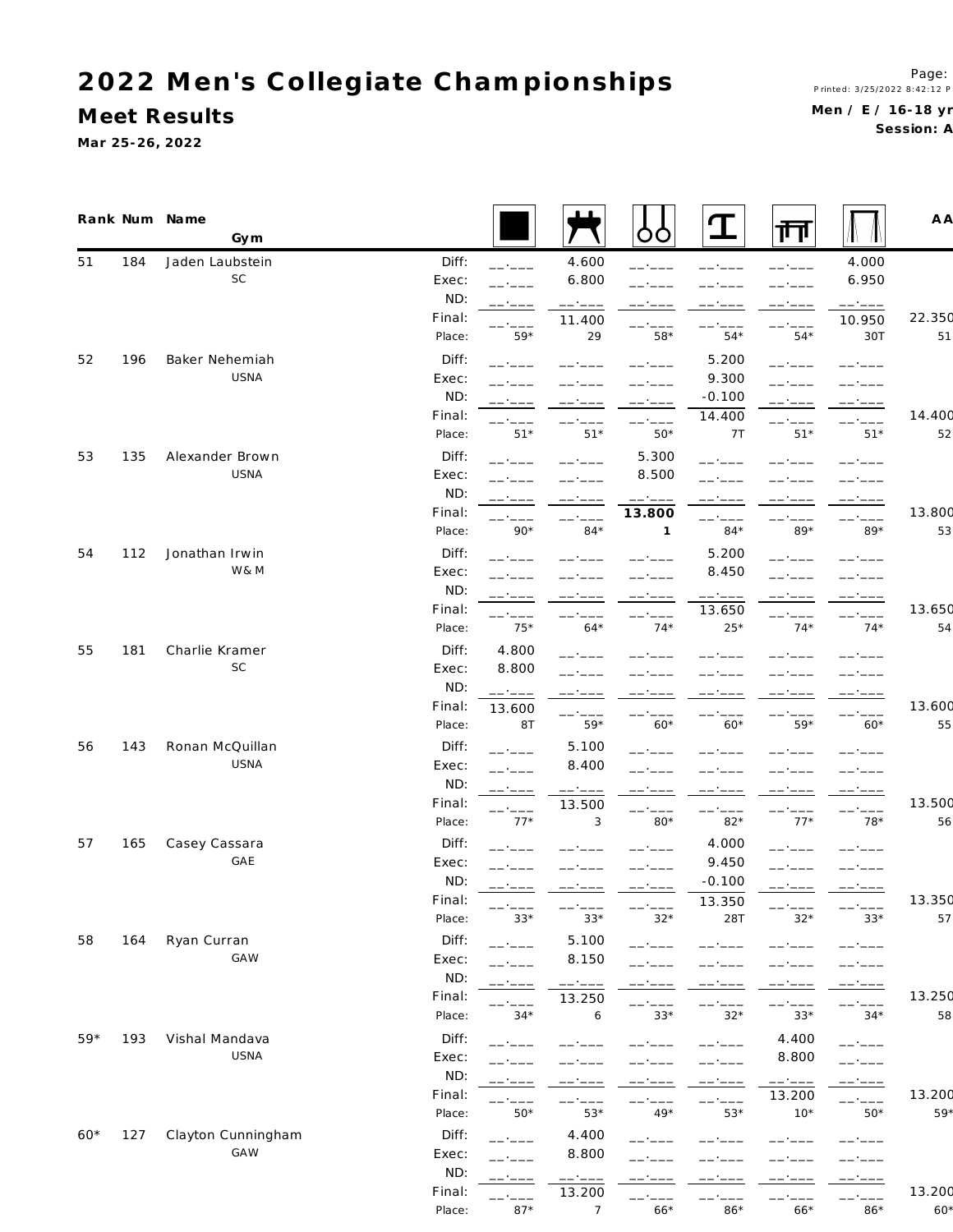**M eet Results**

**Ma r 25-26, 2022**

|       |     | Rank Num Name<br>Gym   |        |                  |                              | ŎŎ                                                    | T       | 帀                                                                                                                                                                                                                                                                                                                                                                                                                                                                                              |                  | A A             |
|-------|-----|------------------------|--------|------------------|------------------------------|-------------------------------------------------------|---------|------------------------------------------------------------------------------------------------------------------------------------------------------------------------------------------------------------------------------------------------------------------------------------------------------------------------------------------------------------------------------------------------------------------------------------------------------------------------------------------------|------------------|-----------------|
| 61    | 167 | Reuven Anderson        | Diff:  | ------           | -- ----                      | 4.800                                                 | -- ---- |                                                                                                                                                                                                                                                                                                                                                                                                                                                                                                |                  |                 |
|       |     | <b>GAW</b>             | Exec:  |                  |                              | 8.300                                                 |         |                                                                                                                                                                                                                                                                                                                                                                                                                                                                                                |                  |                 |
|       |     |                        | ND:    | -- ----          | -- ----                      | $\begin{array}{cccccc} - & - & - & - & - \end{array}$ | ------  | —— +———                                                                                                                                                                                                                                                                                                                                                                                                                                                                                        | -- ----          |                 |
|       |     |                        | Final: | -- ----          | ------                       | 13.100                                                | ------  | ------                                                                                                                                                                                                                                                                                                                                                                                                                                                                                         | ------           | 13.100          |
|       |     |                        | Place: | $35*$            | $35*$                        | 8T                                                    | $38*$   | $35*$                                                                                                                                                                                                                                                                                                                                                                                                                                                                                          | $35*$            | 61              |
| 62T   | 152 | Troy Jenkins Jr        | Diff:  | ------           |                              | 4.100                                                 | ------  |                                                                                                                                                                                                                                                                                                                                                                                                                                                                                                | __.__            |                 |
|       |     | USAFA                  | Exec:  |                  | ------                       | 8.850                                                 |         |                                                                                                                                                                                                                                                                                                                                                                                                                                                                                                |                  |                 |
|       |     |                        | ND:    | -- ----          | -- ----                      | $--- ---- -$                                          |         | -- ----                                                                                                                                                                                                                                                                                                                                                                                                                                                                                        | ------           |                 |
|       |     |                        | Final: |                  | $-$ - $ -$                   | 12.950                                                |         |                                                                                                                                                                                                                                                                                                                                                                                                                                                                                                | -- '-            | 12.950          |
|       |     |                        | Place: | $81*$            | $41*$                        | 12T                                                   | $40*$   | $41*$                                                                                                                                                                                                                                                                                                                                                                                                                                                                                          | $41*$            | 627             |
| 63T   | 123 | Jake Sawyer            | Diff:  | -- ----          | 4.300                        | -- ----                                               |         |                                                                                                                                                                                                                                                                                                                                                                                                                                                                                                |                  |                 |
|       |     | GAE                    | Exec:  |                  | 8.650                        |                                                       |         |                                                                                                                                                                                                                                                                                                                                                                                                                                                                                                |                  |                 |
|       |     |                        | ND:    |                  | ------                       | ------                                                | -- ---- | ------                                                                                                                                                                                                                                                                                                                                                                                                                                                                                         | ------           |                 |
|       |     |                        | Final: |                  | 12.950                       | ------                                                |         | -- ----                                                                                                                                                                                                                                                                                                                                                                                                                                                                                        | —— <u>-</u>      | 12.950          |
|       |     |                        | Place: | 68*              | 9                            | $62*$                                                 | $68*$   | $65*$                                                                                                                                                                                                                                                                                                                                                                                                                                                                                          | $66*$            | 631             |
| 64T   | 130 | Jonas Ilao             | Diff:  |                  |                              |                                                       |         | 4.100                                                                                                                                                                                                                                                                                                                                                                                                                                                                                          | -- ----          |                 |
|       |     | GAW                    | Exec:  |                  |                              |                                                       |         | 8.800                                                                                                                                                                                                                                                                                                                                                                                                                                                                                          |                  |                 |
|       |     |                        | ND:    |                  |                              | __._                                                  | -- ---- | $\begin{tabular}{ll} \multicolumn{2}{c} {\textbf{1}} & \multicolumn{2}{c} {\textbf{2}} & \multicolumn{2}{c} {\textbf{3}} & \multicolumn{2}{c} {\textbf{4}} \\ \multicolumn{2}{c} {\textbf{5}} & \multicolumn{2}{c} {\textbf{6}} & \multicolumn{2}{c} {\textbf{7}} & \multicolumn{2}{c} {\textbf{8}} & \multicolumn{2}{c} {\textbf{9}} \\ \multicolumn{2}{c} {\textbf{1}} & \multicolumn{2}{c} {\textbf{1}} & \multicolumn{2}{c} {\textbf{1}} & \multicolumn{2}{c} {\textbf{1}} & \multicolumn$ |                  |                 |
|       |     |                        | Final: |                  |                              |                                                       | ------  | 12.900                                                                                                                                                                                                                                                                                                                                                                                                                                                                                         | بالمساحية        | 12.900          |
|       |     |                        | Place: | 85*              | $88*$                        | $85*$                                                 | 88*     | 16T                                                                                                                                                                                                                                                                                                                                                                                                                                                                                            | $91*$            | 641             |
| 65T   | 173 | Carter Cochardo        | Diff:  |                  |                              |                                                       |         | 4.400                                                                                                                                                                                                                                                                                                                                                                                                                                                                                          |                  |                 |
|       |     | SC                     | Exec:  |                  |                              |                                                       |         | 8.500                                                                                                                                                                                                                                                                                                                                                                                                                                                                                          |                  |                 |
|       |     |                        | ND:    |                  |                              |                                                       |         | ------                                                                                                                                                                                                                                                                                                                                                                                                                                                                                         |                  |                 |
|       |     |                        | Final: |                  |                              |                                                       |         | 12.900                                                                                                                                                                                                                                                                                                                                                                                                                                                                                         |                  | 12.900          |
|       |     |                        | Place: | $36*$            | $56*$                        | ------<br>$55*$                                       | $36*$   | 17T                                                                                                                                                                                                                                                                                                                                                                                                                                                                                            | ------<br>$57*$  | 651             |
| 66    | 156 | Charlie Miles          | Diff:  |                  |                              |                                                       |         |                                                                                                                                                                                                                                                                                                                                                                                                                                                                                                | 4.100            |                 |
|       |     | USAFA                  | Exec:  |                  |                              |                                                       |         |                                                                                                                                                                                                                                                                                                                                                                                                                                                                                                | 8.750            |                 |
|       |     |                        | ND:    |                  |                              |                                                       |         |                                                                                                                                                                                                                                                                                                                                                                                                                                                                                                |                  |                 |
|       |     |                        | Final: | ------           | ------                       | $--- ---- -$                                          | ------  | ------                                                                                                                                                                                                                                                                                                                                                                                                                                                                                         | ------<br>12.850 | 12.850          |
|       |     |                        | Place: | -- ----<br>$40*$ | -- ----<br>$45*$             | $42*$                                                 | $44*$   | ------<br>$45*$                                                                                                                                                                                                                                                                                                                                                                                                                                                                                | 2                | 66              |
|       |     |                        |        |                  |                              |                                                       |         |                                                                                                                                                                                                                                                                                                                                                                                                                                                                                                |                  |                 |
| $67*$ | 195 | Wendeborn John<br>USNA | Diff:  | بالمساحية        | 4.800                        | ------                                                |         |                                                                                                                                                                                                                                                                                                                                                                                                                                                                                                |                  |                 |
|       |     |                        | Exec:  | -- ----          | 8.000                        |                                                       |         |                                                                                                                                                                                                                                                                                                                                                                                                                                                                                                |                  |                 |
|       |     |                        | ND:    | ------           | ------                       |                                                       |         | ------                                                                                                                                                                                                                                                                                                                                                                                                                                                                                         | ------           |                 |
|       |     |                        | Final: | $52*$            | 12.800                       |                                                       |         |                                                                                                                                                                                                                                                                                                                                                                                                                                                                                                |                  | 12.800<br>$67*$ |
|       |     |                        | Place: |                  | 13T                          | $51*$                                                 | $51*$   | $52*$                                                                                                                                                                                                                                                                                                                                                                                                                                                                                          | $52*$            |                 |
| $68*$ | 140 | Erik Engelke           | Diff:  | 4.800            | __.__                        |                                                       |         |                                                                                                                                                                                                                                                                                                                                                                                                                                                                                                |                  |                 |
|       |     | USNA                   | Exec:  | 8.000            |                              |                                                       |         |                                                                                                                                                                                                                                                                                                                                                                                                                                                                                                |                  |                 |
|       |     |                        | ND:    | ------           |                              |                                                       |         |                                                                                                                                                                                                                                                                                                                                                                                                                                                                                                |                  |                 |
|       |     |                        | Final: | 12.800           | ------                       | ------                                                | -- ---- | ------                                                                                                                                                                                                                                                                                                                                                                                                                                                                                         | ------           | 12.800          |
|       |     |                        | Place: | $23*$            | $78*$                        | $79*$                                                 | $77*$   | $78*$                                                                                                                                                                                                                                                                                                                                                                                                                                                                                          | $79*$            | $68*$           |
| 69    | 185 | Kyle Lukaesko          | Diff:  | - - - - -        |                              |                                                       |         | ------                                                                                                                                                                                                                                                                                                                                                                                                                                                                                         | 4.000            |                 |
|       |     | SC                     | Exec:  |                  |                              |                                                       |         | . <u>.</u>                                                                                                                                                                                                                                                                                                                                                                                                                                                                                     | 8.750            |                 |
|       |     |                        | ND:    | -----            | the contract of the contract | -- ----                                               | -- ---- | ------                                                                                                                                                                                                                                                                                                                                                                                                                                                                                         | ------           |                 |
|       |     |                        | Final: |                  |                              | -- ----                                               |         | ------                                                                                                                                                                                                                                                                                                                                                                                                                                                                                         | 12.750           | 12.750          |
|       |     |                        | Place: | $54*$            | $54*$                        | $53*$                                                 | $49*$   | $49*$                                                                                                                                                                                                                                                                                                                                                                                                                                                                                          | 3T               | 69              |
| 70T   | 118 | Ahmir Postell          | Diff:  | - - - - -        |                              | 4.200                                                 |         |                                                                                                                                                                                                                                                                                                                                                                                                                                                                                                |                  |                 |
|       |     | W& M                   | Exec:  |                  |                              | 8.500                                                 |         |                                                                                                                                                                                                                                                                                                                                                                                                                                                                                                |                  |                 |
|       |     |                        | ND:    |                  |                              | ------                                                |         |                                                                                                                                                                                                                                                                                                                                                                                                                                                                                                |                  |                 |
|       |     |                        | Final: |                  | -- ---                       | 12.700                                                |         |                                                                                                                                                                                                                                                                                                                                                                                                                                                                                                |                  | 12.700          |

Place: 63\* 68\* 14 63\* 64\* 62\* 70T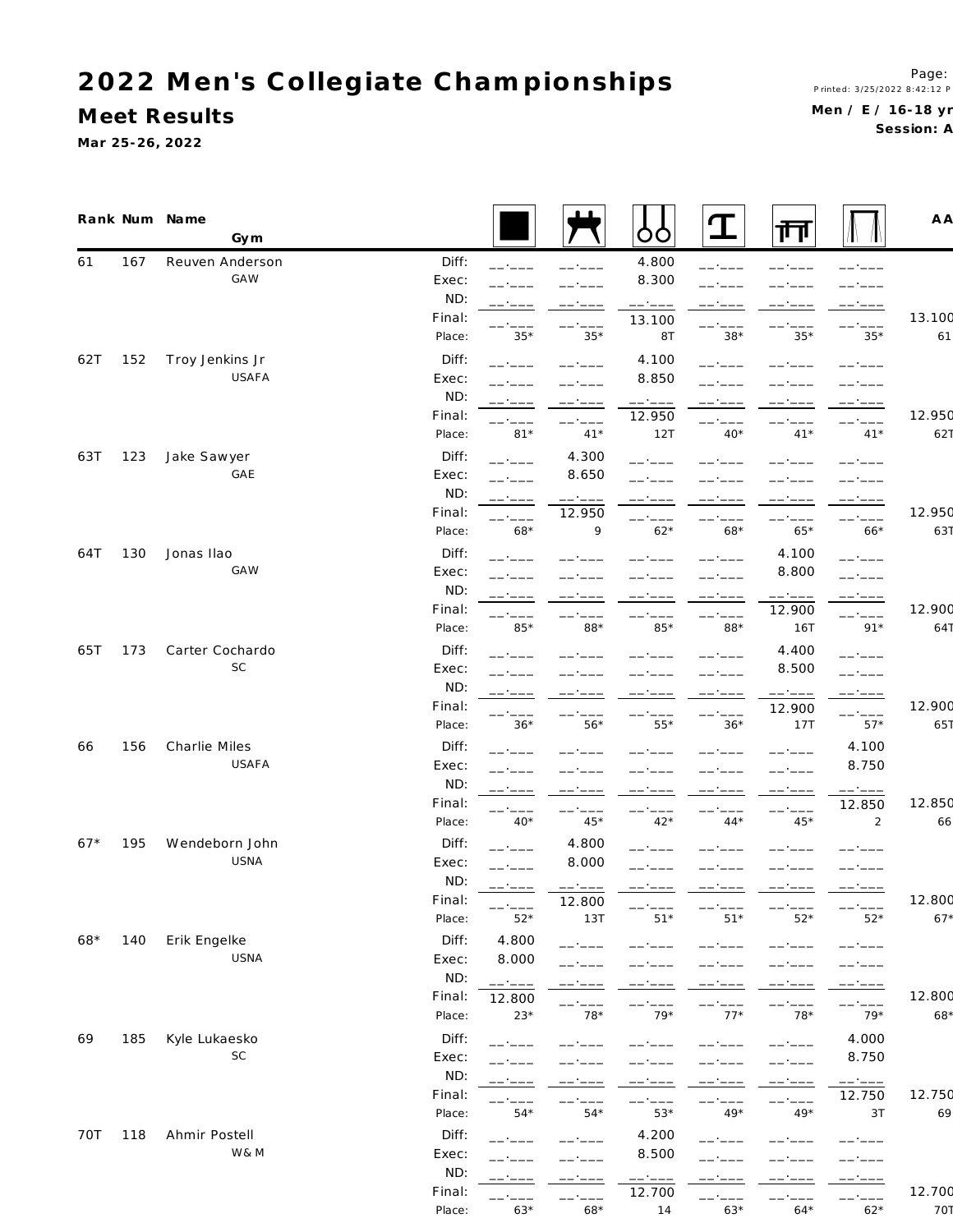**M eet Results**

**Ma r 25-26, 2022**

Session: A

|     |     | Rank Num Name<br>Gym |                |                 |                 | Ò                       | Т                                                                                                                                                                                                                                                                                                                                                                                            | गेन              |                  | A A    |
|-----|-----|----------------------|----------------|-----------------|-----------------|-------------------------|----------------------------------------------------------------------------------------------------------------------------------------------------------------------------------------------------------------------------------------------------------------------------------------------------------------------------------------------------------------------------------------------|------------------|------------------|--------|
| 71T | 186 | Colton O'Brien       | Diff:          | ------          | 4.900           | ------                  |                                                                                                                                                                                                                                                                                                                                                                                              |                  |                  |        |
|     |     | SC                   | Exec:          |                 | 7.800           |                         |                                                                                                                                                                                                                                                                                                                                                                                              |                  |                  |        |
|     |     |                      | ND:            |                 | ------          |                         |                                                                                                                                                                                                                                                                                                                                                                                              |                  |                  |        |
|     |     |                      | Final:         |                 | 12.700          |                         |                                                                                                                                                                                                                                                                                                                                                                                              |                  |                  | 12.700 |
|     |     |                      | Place:         | $49*$           | 15              | $48*$                   | $48*$                                                                                                                                                                                                                                                                                                                                                                                        | $48*$            | $59*$            | 711    |
| 72  | 155 | Sam Metzler          | Diff:          | 5.000           |                 |                         |                                                                                                                                                                                                                                                                                                                                                                                              |                  |                  |        |
|     |     | USAFA                | Exec:          | 7.650           |                 |                         |                                                                                                                                                                                                                                                                                                                                                                                              |                  |                  |        |
|     |     |                      | ND:            | ------          |                 |                         |                                                                                                                                                                                                                                                                                                                                                                                              |                  |                  |        |
|     |     |                      | Final:         | 12.650          |                 | ------                  |                                                                                                                                                                                                                                                                                                                                                                                              | -- ----          |                  | 12.650 |
|     |     |                      | Place:         | 26T             | $46*$           | $39*$                   | $45*$                                                                                                                                                                                                                                                                                                                                                                                        | $46*$            | $46*$            | 72     |
| 73  | 161 | Zachary Cipra        | Diff:          |                 |                 | 3.800                   |                                                                                                                                                                                                                                                                                                                                                                                              |                  |                  |        |
|     |     | GAE                  | Exec:          |                 |                 | 8.600                   |                                                                                                                                                                                                                                                                                                                                                                                              |                  |                  |        |
|     |     |                      | ND:            | -- ----         | ------          | ------                  | $\frac{1}{2} \frac{1}{2} \frac{1}{2} \frac{1}{2} \frac{1}{2} \frac{1}{2} \frac{1}{2} \frac{1}{2} \frac{1}{2} \frac{1}{2} \frac{1}{2} \frac{1}{2} \frac{1}{2} \frac{1}{2} \frac{1}{2} \frac{1}{2} \frac{1}{2} \frac{1}{2} \frac{1}{2} \frac{1}{2} \frac{1}{2} \frac{1}{2} \frac{1}{2} \frac{1}{2} \frac{1}{2} \frac{1}{2} \frac{1}{2} \frac{1}{2} \frac{1}{2} \frac{1}{2} \frac{1}{2} \frac{$ | ------           | ------           |        |
|     |     |                      | Final:         |                 | ------          | 12.400                  | -- ---                                                                                                                                                                                                                                                                                                                                                                                       | ------           | ------           | 12.400 |
|     |     |                      | Place:         | 45*             | $39*$           | 21T                     | $34*$                                                                                                                                                                                                                                                                                                                                                                                        | $39*$            | $44*$            | 73     |
| 74  | 166 | Ethan Rio            | Diff:          | -----           |                 |                         |                                                                                                                                                                                                                                                                                                                                                                                              | 3.800            | ------           |        |
|     |     | GAE                  | Exec:          |                 |                 |                         |                                                                                                                                                                                                                                                                                                                                                                                              | 8.500            | ------           |        |
|     |     |                      | ND:            | ------          |                 | ------                  |                                                                                                                                                                                                                                                                                                                                                                                              | ------           | ------           |        |
|     |     |                      | Final:         |                 |                 |                         | ------                                                                                                                                                                                                                                                                                                                                                                                       | 12.300           | ------           | 12.300 |
|     |     |                      | Place:         | $32*$           | $32*$           | $31*$                   | $35*$                                                                                                                                                                                                                                                                                                                                                                                        | 23               | $32*$            | 74     |
| 75  | 129 | Dylan Hauptmeier     | Diff:          |                 | 4.700           |                         |                                                                                                                                                                                                                                                                                                                                                                                              |                  |                  |        |
|     |     | <b>GAW</b>           | Exec:          |                 | 7.550           |                         |                                                                                                                                                                                                                                                                                                                                                                                              |                  |                  |        |
|     |     |                      | ND:            |                 | ------          |                         |                                                                                                                                                                                                                                                                                                                                                                                              |                  |                  |        |
|     |     |                      | Final:         |                 | 12.250          | ------                  | -- ----                                                                                                                                                                                                                                                                                                                                                                                      | -- ----          | ------           | 12.250 |
|     |     |                      | Place:         | $86*$           | 17T             | $86*$                   | $85*$                                                                                                                                                                                                                                                                                                                                                                                        | $86*$            | 88*              | 75     |
| 76  | 163 | Jerid Enyard         | Diff:          |                 | 4.300           |                         |                                                                                                                                                                                                                                                                                                                                                                                              |                  |                  |        |
|     |     | GAE                  | Exec:          |                 | 7.900           |                         |                                                                                                                                                                                                                                                                                                                                                                                              |                  |                  |        |
|     |     |                      | ND:            |                 | $-- - -$        | ------                  |                                                                                                                                                                                                                                                                                                                                                                                              | -- ----          | -- ----          |        |
|     |     |                      | Final:         |                 | 12.200          | ------                  |                                                                                                                                                                                                                                                                                                                                                                                              |                  | -- ----          | 12.200 |
|     |     |                      | Place:         | $39*$           | 18              | $38*$                   | $33*$                                                                                                                                                                                                                                                                                                                                                                                        | $34*$            | $39*$            | 76     |
| 77T | 134 | Alex Skalkos         | Diff:          |                 |                 | 3.400                   |                                                                                                                                                                                                                                                                                                                                                                                              |                  |                  |        |
|     |     | GAE                  | Exec:          | ------          |                 | 8.750                   |                                                                                                                                                                                                                                                                                                                                                                                              |                  |                  |        |
|     |     |                      | ND:<br>Final:  |                 |                 |                         |                                                                                                                                                                                                                                                                                                                                                                                              |                  |                  | 12.150 |
|     |     |                      | Place:         | $91*$           | ------<br>$89*$ | 12.150<br>25            | $--- ----$<br>$89*$                                                                                                                                                                                                                                                                                                                                                                          | $90*$            | $90*$            | 771    |
|     |     |                      |                |                 |                 |                         |                                                                                                                                                                                                                                                                                                                                                                                              |                  |                  |        |
| 78T | 117 | Sam Piper<br>W& M    | Diff:<br>Exec: | ------          | 3.900<br>8.250  | ------                  |                                                                                                                                                                                                                                                                                                                                                                                              |                  | -- ----          |        |
|     |     |                      | ND:            | $-$ - $ -$      |                 |                         |                                                                                                                                                                                                                                                                                                                                                                                              |                  |                  |        |
|     |     |                      | Final:         |                 | $--- - - - -$   |                         |                                                                                                                                                                                                                                                                                                                                                                                              | -- ----          | ------           | 12.150 |
|     |     |                      | Place:         | $64*$           | 12.150<br>19    | $64*$                   | $64*$                                                                                                                                                                                                                                                                                                                                                                                        | -- ----<br>$69*$ | ------<br>$63*$  | 787    |
| 79  | 131 | Caden Peacock        | Diff:          |                 |                 |                         |                                                                                                                                                                                                                                                                                                                                                                                              |                  | 4.200            |        |
|     |     | GAW                  | Exec:          | $   -$          |                 |                         |                                                                                                                                                                                                                                                                                                                                                                                              |                  | 7.600            |        |
|     |     |                      | ND:            |                 |                 |                         |                                                                                                                                                                                                                                                                                                                                                                                              | ------           |                  |        |
|     |     |                      | Final:         |                 |                 |                         |                                                                                                                                                                                                                                                                                                                                                                                              | ------<br>------ | ------<br>11.800 | 11.800 |
|     |     |                      | Place:         | 88*             | $91*$           | 88*                     | $91*$                                                                                                                                                                                                                                                                                                                                                                                        | 85*              | 21T              | 79     |
| 80  | 105 | Connor Pattison      | Diff:          |                 |                 | 4.000                   |                                                                                                                                                                                                                                                                                                                                                                                              |                  |                  |        |
|     |     | <b>GAW</b>           | Exec:          | - - - - -       |                 | 7.750                   |                                                                                                                                                                                                                                                                                                                                                                                              |                  |                  |        |
|     |     |                      | ND:            |                 |                 |                         |                                                                                                                                                                                                                                                                                                                                                                                              |                  |                  |        |
|     |     |                      | Final:         |                 | - ' - - -       | $--- - - - -$<br>11.750 |                                                                                                                                                                                                                                                                                                                                                                                              |                  | ------           | 11.750 |
|     |     |                      | Place:         | - ----<br>$70*$ | ------<br>$76*$ | 28                      | ------<br>$70*$                                                                                                                                                                                                                                                                                                                                                                              | ------<br>$71*$  | $73*$            | 80     |
|     |     |                      |                |                 |                 |                         |                                                                                                                                                                                                                                                                                                                                                                                              |                  |                  |        |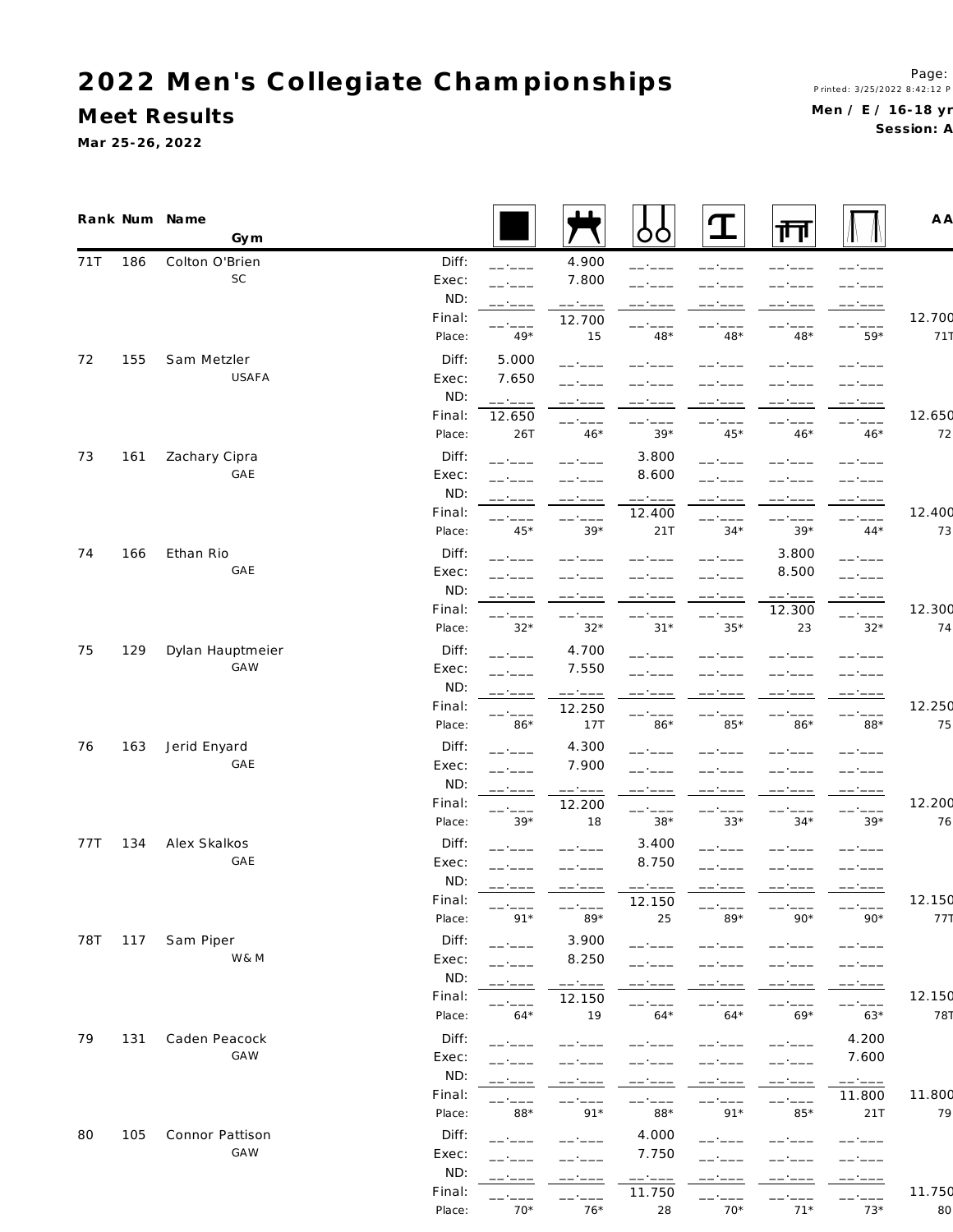**M eet Results**

**Ma r 25-26, 2022**

|       |     | Rank Num Name<br>Gym       |               |                  |                 | OO                                                                                                                                                                                                                                                                                                                                                                                                                  | T                | 帀                                                                                                                                                                                                                                                                                                                                                                                            |                  | A A          |
|-------|-----|----------------------------|---------------|------------------|-----------------|---------------------------------------------------------------------------------------------------------------------------------------------------------------------------------------------------------------------------------------------------------------------------------------------------------------------------------------------------------------------------------------------------------------------|------------------|----------------------------------------------------------------------------------------------------------------------------------------------------------------------------------------------------------------------------------------------------------------------------------------------------------------------------------------------------------------------------------------------|------------------|--------------|
| 81    | 108 | Connor Bowman              | Diff:         | -- ----          |                 |                                                                                                                                                                                                                                                                                                                                                                                                                     |                  |                                                                                                                                                                                                                                                                                                                                                                                              | 4.100            |              |
|       |     | W&M                        | Exec:         |                  |                 |                                                                                                                                                                                                                                                                                                                                                                                                                     |                  |                                                                                                                                                                                                                                                                                                                                                                                              | 7.550            |              |
|       |     |                            | ND:           |                  |                 |                                                                                                                                                                                                                                                                                                                                                                                                                     |                  | ------                                                                                                                                                                                                                                                                                                                                                                                       | ------           |              |
|       |     |                            | Final:        |                  |                 |                                                                                                                                                                                                                                                                                                                                                                                                                     |                  | ------                                                                                                                                                                                                                                                                                                                                                                                       | 11.650           | 11.650       |
|       |     |                            | Place:        | $76*$            | $74*$           | $73*$                                                                                                                                                                                                                                                                                                                                                                                                               | $75*$            | $73*$                                                                                                                                                                                                                                                                                                                                                                                        | 24               | 81           |
| 82    | 125 | Nick Smiley                | Diff:         | -- ----          |                 |                                                                                                                                                                                                                                                                                                                                                                                                                     |                  | 3.700                                                                                                                                                                                                                                                                                                                                                                                        | ------           |              |
|       |     | GAE                        | Exec:         |                  |                 |                                                                                                                                                                                                                                                                                                                                                                                                                     |                  | 7.000                                                                                                                                                                                                                                                                                                                                                                                        | --*---           |              |
|       |     |                            | ND:           |                  |                 |                                                                                                                                                                                                                                                                                                                                                                                                                     | —— ·             | ------                                                                                                                                                                                                                                                                                                                                                                                       | ------           |              |
|       |     |                            | Final:        | $- - -$          |                 | -- ----                                                                                                                                                                                                                                                                                                                                                                                                             | ------           | 10.700                                                                                                                                                                                                                                                                                                                                                                                       | ------           | 10.700       |
|       |     |                            | Place:        | $67*$            | $86*$           | 68*                                                                                                                                                                                                                                                                                                                                                                                                                 | $66*$            | 31                                                                                                                                                                                                                                                                                                                                                                                           | $87*$            | 82           |
| 83    | 180 | David Handron              | Diff:         |                  |                 | 4.000                                                                                                                                                                                                                                                                                                                                                                                                               |                  |                                                                                                                                                                                                                                                                                                                                                                                              |                  |              |
|       |     | SC                         | Exec:         |                  |                 | 6.050                                                                                                                                                                                                                                                                                                                                                                                                               |                  |                                                                                                                                                                                                                                                                                                                                                                                              |                  |              |
|       |     |                            | ND:           | -- ----          | $--- - - -$     | $\begin{tabular}{ll} \multicolumn{2}{c}{\hspace{-2.5pt}-\hspace{-2.5pt}-\hspace{-2.5pt}-\hspace{-2.5pt}-\hspace{-2.5pt}-\hspace{-2.5pt}-\hspace{-2.5pt}-\hspace{-2.5pt}-\hspace{-2.5pt}-\hspace{-2.5pt}-\hspace{-2.5pt}-\hspace{-2.5pt}-\hspace{-2.5pt}-\hspace{-2.5pt}-\hspace{-2.5pt}-\hspace{-2.5pt}-\hspace{-2.5pt}-\hspace{-2.5pt}-\hspace{-2.5pt}-\hspace{-2.5pt}-\hspace{-2.5pt}-\hspace{-2.5pt}-\hspace{-2$ | $--- - - -$      | $\frac{1}{2} \frac{1}{2} \frac{1}{2} \frac{1}{2} \frac{1}{2} \frac{1}{2} \frac{1}{2} \frac{1}{2} \frac{1}{2} \frac{1}{2} \frac{1}{2} \frac{1}{2} \frac{1}{2} \frac{1}{2} \frac{1}{2} \frac{1}{2} \frac{1}{2} \frac{1}{2} \frac{1}{2} \frac{1}{2} \frac{1}{2} \frac{1}{2} \frac{1}{2} \frac{1}{2} \frac{1}{2} \frac{1}{2} \frac{1}{2} \frac{1}{2} \frac{1}{2} \frac{1}{2} \frac{1}{2} \frac{$ | ------           |              |
|       |     |                            | Final:        |                  | $-1$            | 10.050                                                                                                                                                                                                                                                                                                                                                                                                              |                  |                                                                                                                                                                                                                                                                                                                                                                                              | —— * —           | 10.050       |
|       |     |                            | Place:        | $61*$            | $60*$           | 30                                                                                                                                                                                                                                                                                                                                                                                                                  | $61*$            | $60*$                                                                                                                                                                                                                                                                                                                                                                                        | $61*$            | 83           |
| $84*$ | 174 | Dylan Colangelo            | Diff:         |                  |                 |                                                                                                                                                                                                                                                                                                                                                                                                                     |                  |                                                                                                                                                                                                                                                                                                                                                                                              |                  |              |
|       |     | <b>SC</b>                  | Exec:         |                  |                 |                                                                                                                                                                                                                                                                                                                                                                                                                     |                  |                                                                                                                                                                                                                                                                                                                                                                                              |                  |              |
|       |     |                            | ND:           |                  |                 |                                                                                                                                                                                                                                                                                                                                                                                                                     |                  |                                                                                                                                                                                                                                                                                                                                                                                              |                  |              |
|       |     |                            | Final:        | ------           |                 |                                                                                                                                                                                                                                                                                                                                                                                                                     |                  |                                                                                                                                                                                                                                                                                                                                                                                              | -- ----          | 0.000        |
|       |     |                            | Place:        | $57*$            | $55*$           | $54*$                                                                                                                                                                                                                                                                                                                                                                                                               | $57*$            | $56*$                                                                                                                                                                                                                                                                                                                                                                                        | $56*$            | $84*$        |
| $85*$ | 171 | Matthew Browne             | Diff:         |                  |                 |                                                                                                                                                                                                                                                                                                                                                                                                                     |                  |                                                                                                                                                                                                                                                                                                                                                                                              |                  |              |
|       |     | SC                         | Exec:         |                  |                 |                                                                                                                                                                                                                                                                                                                                                                                                                     |                  |                                                                                                                                                                                                                                                                                                                                                                                              |                  |              |
|       |     |                            | ND:           |                  |                 | -- ----                                                                                                                                                                                                                                                                                                                                                                                                             |                  |                                                                                                                                                                                                                                                                                                                                                                                              |                  |              |
|       |     |                            | Final:        | ------           |                 | ------                                                                                                                                                                                                                                                                                                                                                                                                              | ------           | ------                                                                                                                                                                                                                                                                                                                                                                                       | ------           | 0.000<br>85* |
|       |     |                            | Place:        | $37*$            | $36*$           | $35*$                                                                                                                                                                                                                                                                                                                                                                                                               | $37*$            | $36*$                                                                                                                                                                                                                                                                                                                                                                                        | $37*$            |              |
| $86*$ | 194 | Riley Rose                 | Diff:         |                  |                 |                                                                                                                                                                                                                                                                                                                                                                                                                     |                  |                                                                                                                                                                                                                                                                                                                                                                                              |                  |              |
|       |     | USNA                       | Exec:         |                  |                 |                                                                                                                                                                                                                                                                                                                                                                                                                     |                  |                                                                                                                                                                                                                                                                                                                                                                                              |                  |              |
|       |     |                            | ND:<br>Final: | ------           | ------          | $--- ----$                                                                                                                                                                                                                                                                                                                                                                                                          | ------           | ------                                                                                                                                                                                                                                                                                                                                                                                       | ------           | 0.000        |
|       |     |                            | Place:        | ------<br>$53*$  | $52*$           | $52*$                                                                                                                                                                                                                                                                                                                                                                                                               | $52*$            | —— <u>-</u> —<br>$53*$                                                                                                                                                                                                                                                                                                                                                                       | ------<br>$53*$  | 86*          |
|       |     |                            |               |                  |                 |                                                                                                                                                                                                                                                                                                                                                                                                                     |                  |                                                                                                                                                                                                                                                                                                                                                                                              |                  |              |
| $87*$ | 178 | Alexander Fitzgerald<br>SC | Diff:         | ------           |                 |                                                                                                                                                                                                                                                                                                                                                                                                                     |                  |                                                                                                                                                                                                                                                                                                                                                                                              |                  |              |
|       |     |                            | Exec:<br>ND:  |                  |                 |                                                                                                                                                                                                                                                                                                                                                                                                                     |                  |                                                                                                                                                                                                                                                                                                                                                                                              |                  |              |
|       |     |                            | Final:        | -- ----          |                 |                                                                                                                                                                                                                                                                                                                                                                                                                     |                  |                                                                                                                                                                                                                                                                                                                                                                                              | __.__            | 0.000        |
|       |     |                            | Place:        | $55*$            | $61*$           | $57*$                                                                                                                                                                                                                                                                                                                                                                                                               | $55*$            | 58*                                                                                                                                                                                                                                                                                                                                                                                          | $55*$            | $87*$        |
| 88*   | 146 | Beckett Andersen           | Diff:         |                  |                 |                                                                                                                                                                                                                                                                                                                                                                                                                     |                  |                                                                                                                                                                                                                                                                                                                                                                                              |                  |              |
|       |     | USAFA                      | Exec:         | -- ----          |                 |                                                                                                                                                                                                                                                                                                                                                                                                                     |                  |                                                                                                                                                                                                                                                                                                                                                                                              |                  |              |
|       |     |                            | ND:           |                  |                 |                                                                                                                                                                                                                                                                                                                                                                                                                     |                  |                                                                                                                                                                                                                                                                                                                                                                                              |                  |              |
|       |     |                            | Final:        | -- ----          | -- ----         | ------                                                                                                                                                                                                                                                                                                                                                                                                              |                  |                                                                                                                                                                                                                                                                                                                                                                                              | ------           | 0.000        |
|       |     |                            | Place:        | -- ----<br>$80*$ | ------<br>$81*$ | ------<br>$82*$                                                                                                                                                                                                                                                                                                                                                                                                     | ------<br>$81*$  | ------<br>$82*$                                                                                                                                                                                                                                                                                                                                                                              | -- ----<br>$83*$ | 88*          |
| $89*$ | 119 | Reid Ross                  | Diff:         |                  |                 |                                                                                                                                                                                                                                                                                                                                                                                                                     |                  |                                                                                                                                                                                                                                                                                                                                                                                              |                  |              |
|       |     | W& M                       | Exec:         | ------           |                 | ------                                                                                                                                                                                                                                                                                                                                                                                                              |                  |                                                                                                                                                                                                                                                                                                                                                                                              | ------           |              |
|       |     |                            | ND:           | ------           |                 |                                                                                                                                                                                                                                                                                                                                                                                                                     |                  |                                                                                                                                                                                                                                                                                                                                                                                              | ------           |              |
|       |     |                            | Final:        | ------           | ------          | -- ----                                                                                                                                                                                                                                                                                                                                                                                                             | ------           | ------                                                                                                                                                                                                                                                                                                                                                                                       | ------           | 0.000        |
|       |     |                            | Place:        | ------<br>$62*$  | $67*$           | $63*$                                                                                                                                                                                                                                                                                                                                                                                                               | -- ----<br>$62*$ | -- ----<br>$63*$                                                                                                                                                                                                                                                                                                                                                                             | ------<br>$65*$  | $89*$        |
| $90*$ | 154 | Cole Landes                | Diff:         |                  |                 |                                                                                                                                                                                                                                                                                                                                                                                                                     |                  |                                                                                                                                                                                                                                                                                                                                                                                              |                  |              |
|       |     | USAFA                      | Exec:         | $   -$           |                 |                                                                                                                                                                                                                                                                                                                                                                                                                     |                  |                                                                                                                                                                                                                                                                                                                                                                                              |                  |              |
|       |     |                            | ND:           |                  |                 |                                                                                                                                                                                                                                                                                                                                                                                                                     |                  |                                                                                                                                                                                                                                                                                                                                                                                              |                  |              |
|       |     |                            | Final:        |                  |                 |                                                                                                                                                                                                                                                                                                                                                                                                                     | -- ----          |                                                                                                                                                                                                                                                                                                                                                                                              |                  | 0.000        |
|       |     |                            |               | ------           | ------          | ------                                                                                                                                                                                                                                                                                                                                                                                                              | ------           | ------                                                                                                                                                                                                                                                                                                                                                                                       | ------           |              |

Place: 41\* 43\* 40\* 46\* 43\* 43\* 90\*